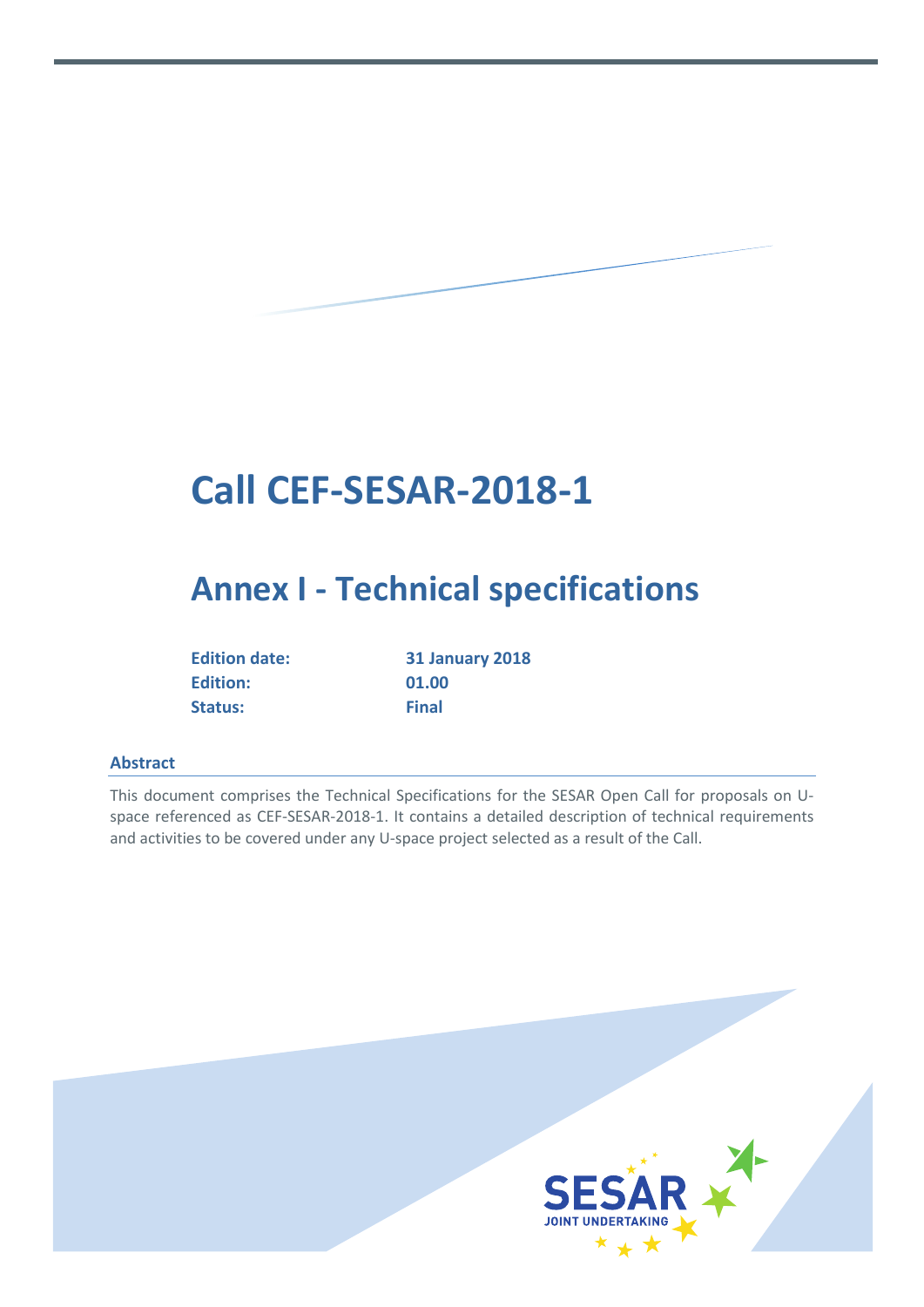

# **Table of Contents**

| 1.1               |  |
|-------------------|--|
| 1.2               |  |
| 1.3               |  |
| 1.4               |  |
| 1.5               |  |
| 1.6               |  |
| 2.                |  |
| 2.1               |  |
| 2.2               |  |
| 3.                |  |
| 3.1               |  |
| 3.2               |  |
| 3.3               |  |
| 3.4               |  |
| 4.                |  |
| 4.1               |  |
| 4.2               |  |
| 4.3               |  |
| 4.4               |  |
| 5.                |  |
| <b>Appendix A</b> |  |
| <b>Appendix B</b> |  |
| B.1               |  |
| B.2               |  |
| B.3               |  |
| <b>B.4</b>        |  |

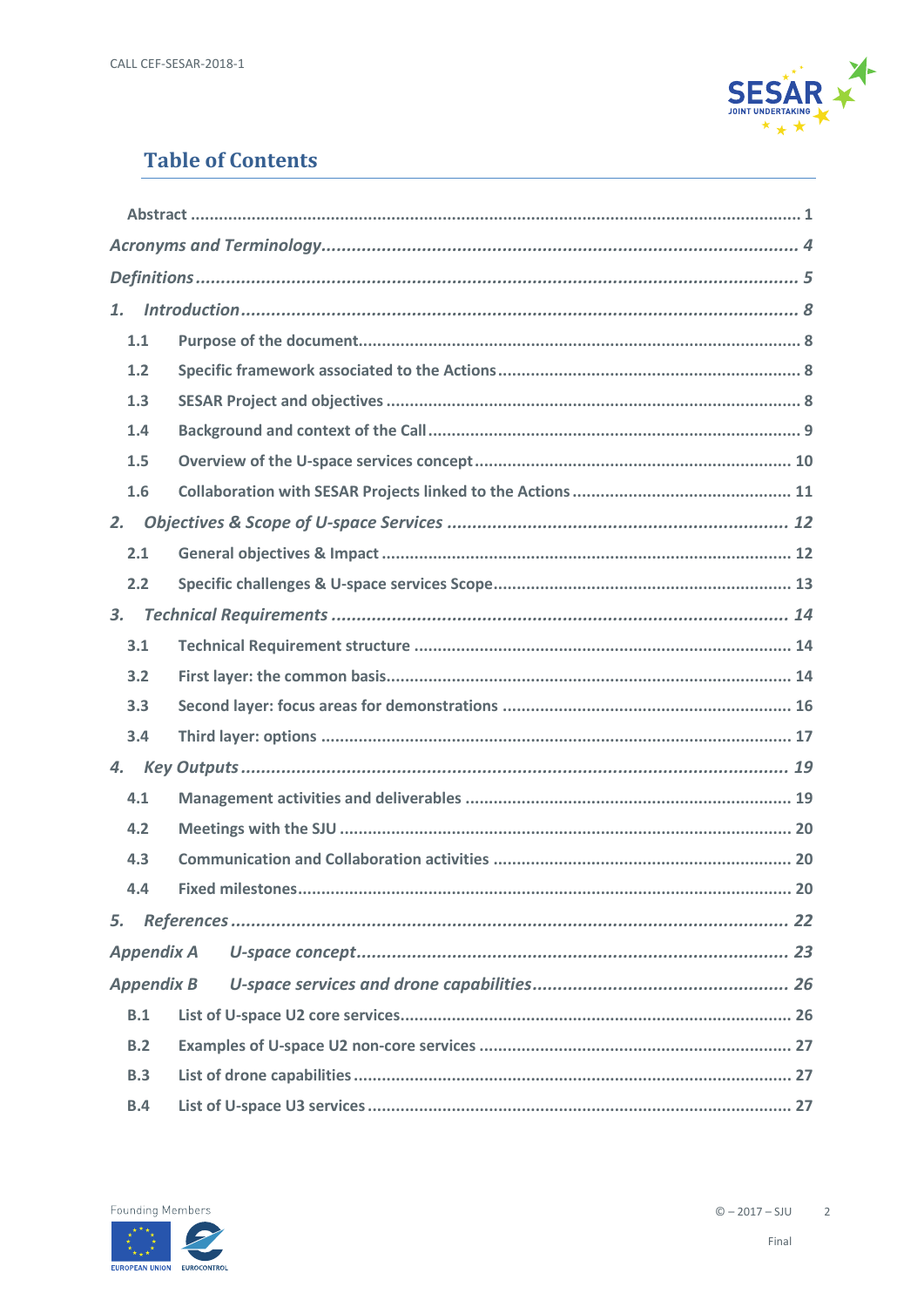

# **List of Figures**

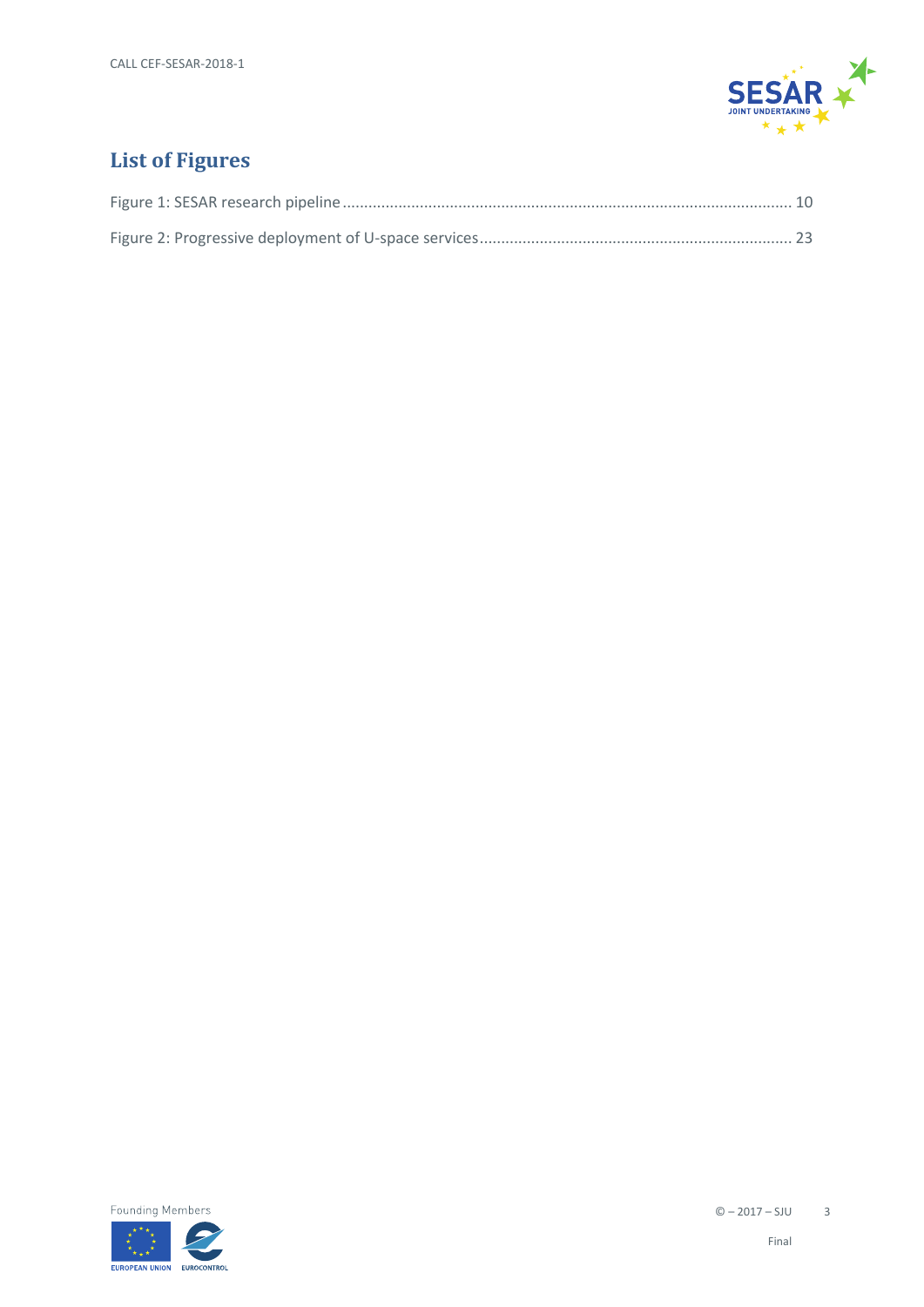

# <span id="page-3-0"></span>**Acronyms and Terminology**

| <b>Term</b>         | <b>Definition</b>                               |
|---------------------|-------------------------------------------------|
| AGS                 | <b>Active Geofencing Service</b>                |
| ANSP                | Air Navigation Service Provider                 |
| <b>ATC</b>          | Air Traffic Control                             |
| <b>ATM</b>          | Air Traffic Management                          |
| AIS                 | Aeronautical information service                |
| <b>BVLOS</b>        | Beyond Visual Line Of Sight                     |
| <b>CEF</b>          | <b>Connecting European facility</b>             |
| <b>DAA</b>          | Detect And Avoid                                |
| <b>DTM</b>          | <b>Drone Traffic Management</b>                 |
| <b>EASA</b>         | <b>European Aviation Safety Agency</b>          |
| EC                  | <b>European Commission</b>                      |
| EU                  | <b>European Union</b>                           |
| E-VLOS              | <b>Extended Visual Line Of Sight</b>            |
| <b>NOTAM</b>        | NOTice to AirMen                                |
| <b>NPA</b>          | Notice of Proposed Amendment                    |
| R&I                 | Research and Innovation                         |
| <b>RPAS</b>         | <b>Remotely Piloted Aircraft Systems</b>        |
| <b>SESAR (2020)</b> | Single European Sky ATM Research programme 2020 |
| SJU                 | <b>SESAR Joint Undertaking</b>                  |
| <b>SME</b>          | <b>Small and Medium Enterprise</b>              |
| SPD 2018-2020       | Single Programming Document 2018-2020           |
| TRL                 | <b>Technological Readiness Level</b>            |
| <b>UAS</b>          | <b>Unmanned Aerial Systems</b>                  |
| <b>VLD</b>          | Very Large-scale Demonstrations                 |
| <b>VLOS</b>         | Visual Line Of Sight                            |

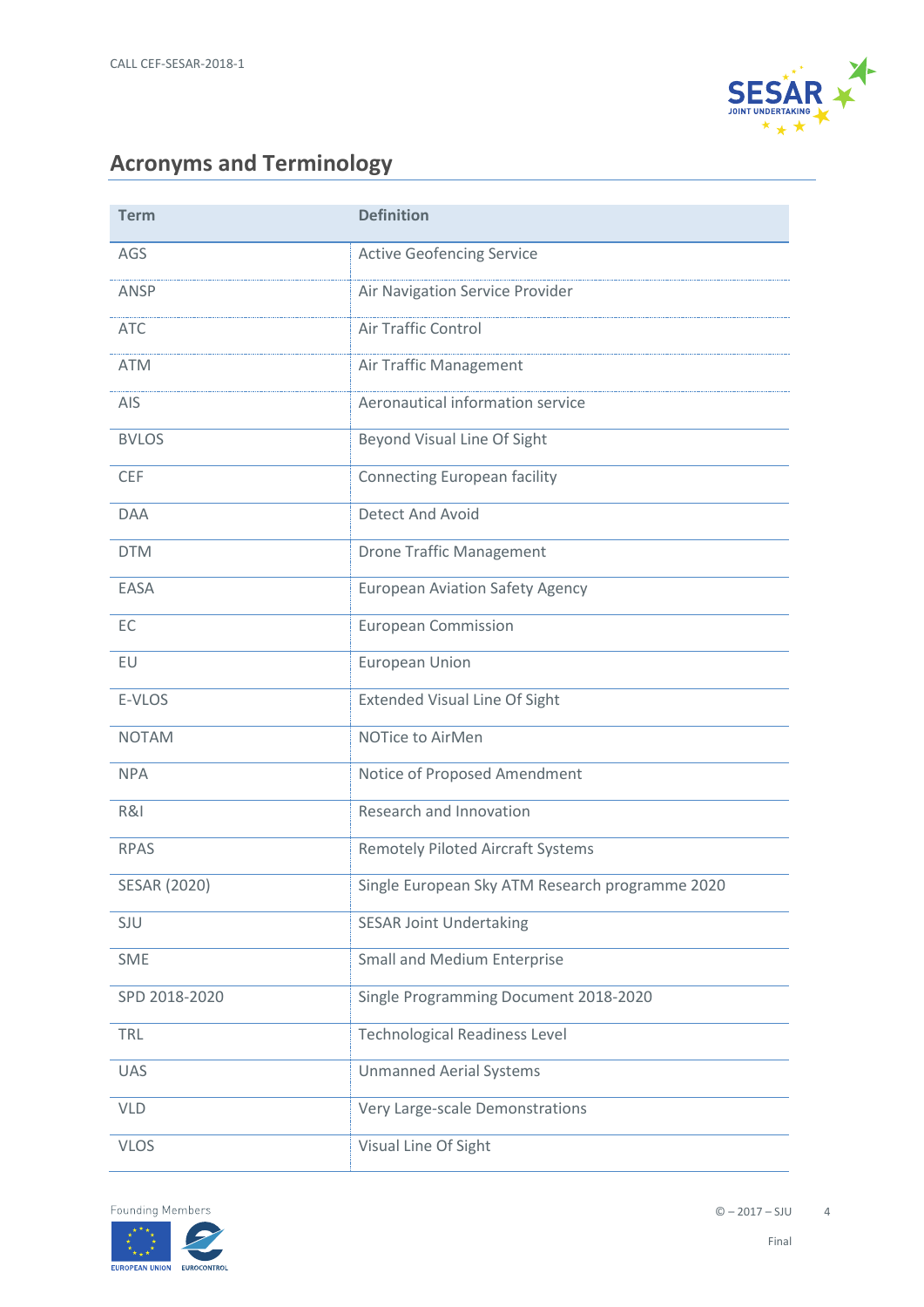

# <span id="page-4-0"></span>**Definitions**

| <b>Term</b>                      | <b>Definition</b>                                                                                                                                                                                                                                                                                                                                                          |  |
|----------------------------------|----------------------------------------------------------------------------------------------------------------------------------------------------------------------------------------------------------------------------------------------------------------------------------------------------------------------------------------------------------------------------|--|
| Action                           | A related set of activities and tasks awarded as a result of call CEF-<br>SESAR-2018-1. Each Action is financially and technically<br>independent from each other, has a set timeframe and is necessary<br>for the implementation of SESAR within the scope of this Call and<br>the authority of the SJU. The Action is also referred to as "Project"<br>in this document. |  |
| Airspace authority               | Accredited national entity providing data and updated information<br>linked to the airspace management (restricted areas, temporary<br>restricted zones, etc.) including specific information for drone<br>operations ("no fly" zones, drone tracks etc.).                                                                                                                 |  |
| Call                             | A request for proposals issued by the SJU that provides the<br>information necessary for applicant(s) to respond with proposed<br>Action(s). In this case the call is CEF-SESAR-2018-1 and is for<br>proposals on U-space.                                                                                                                                                 |  |
| Drone                            | A generic term to cover all types of unmanned aircraft systems<br>(UAS); these may be remotely piloted (RPAS - remotely piloted<br>aircraft system) or automated.                                                                                                                                                                                                          |  |
| Drone operator                   | An organisation or entity that operates one or more drones for<br>commercial use and determines the mission the drone will perform.<br>Under the Action, this terminology only covers entity using drone to<br>business purposes.<br>Refers as well to EASA terminology as 'unmanned aircraft system                                                                       |  |
|                                  | (UAS) operator': any legal or natural person who operates or intends<br>to operate one or more UAS.                                                                                                                                                                                                                                                                        |  |
| Data or data service<br>provider | An entity that provides information to the U-space service providers<br>especially to support drone traffic management services.                                                                                                                                                                                                                                           |  |
| Leisure drone user               | Any citizen (natural person) using an open category <sup>1</sup> drone for a<br>private usage.                                                                                                                                                                                                                                                                             |  |

<span id="page-4-1"></span> <sup>1</sup> See EASA information: *<https://www.easa.europa.eu/easa-and-you/civil-drones-rpas>*

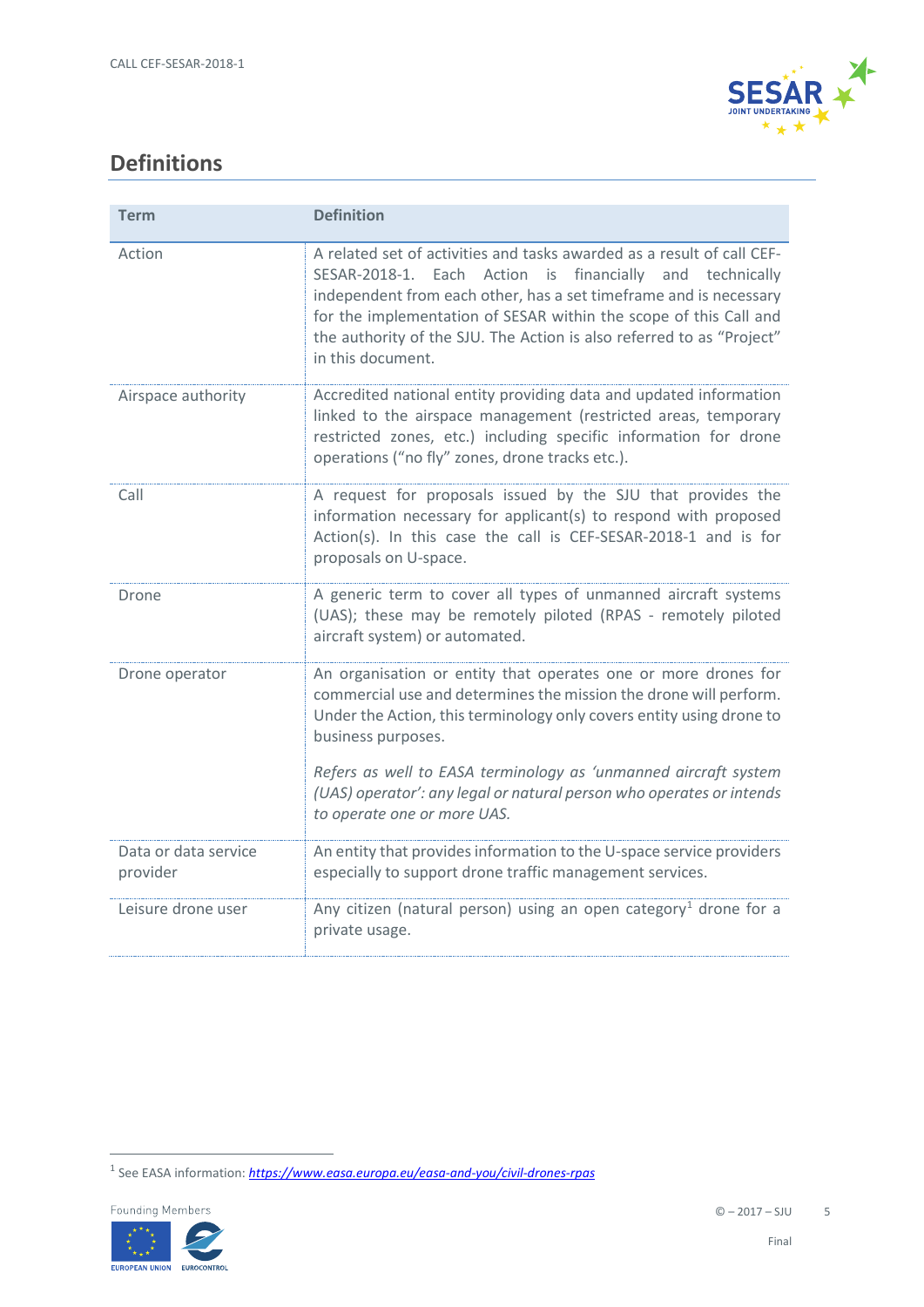

| <b>Term</b>                             | <b>Definition</b>                                                                                                                                                                                                                                                                                                                                                                                                                                                                                                                                                                                                                                     |  |  |
|-----------------------------------------|-------------------------------------------------------------------------------------------------------------------------------------------------------------------------------------------------------------------------------------------------------------------------------------------------------------------------------------------------------------------------------------------------------------------------------------------------------------------------------------------------------------------------------------------------------------------------------------------------------------------------------------------------------|--|--|
| Pilot activities                        | A type of activity within the scope of Studies that provides<br>integrated deployment. Pilot activities open the market, but are still<br>of "experimental nature" and include real-life trials (beyond a<br>simple demonstration).                                                                                                                                                                                                                                                                                                                                                                                                                   |  |  |
|                                         | In accordance with Article 2(6) of the CEF Regulation, Studies may<br>include pilot activities that will serve at least one of the following<br>objectives:<br>to develop, improve or adapt a new technology or an<br>innovative solution and implement it in order to test its<br>feasibility and suitability as well as its added value before<br>deploying it on a larger scale;<br>to deploy an existing technology, infrastructure or service (i.e.<br>already in use elsewhere but new to a particular sector, system<br>or geographical area) in order to gain experience and/or create<br>market conditions for deployment on a larger scale. |  |  |
|                                         | The pilot activities of a Study may include the deployment of a<br>certain type of infrastructure or technology but on a limited scale<br>and at a reasonable price and with the objective of testing and<br>validating the viability of the innovative actions proposed for future<br>scale up and roll out. Pilot activities of a study should be of an<br>experimental nature and designed to test the feasibility of an<br>innovative action and its usefulness for future large-scale<br>implementation. They should not be associated with research<br>activities that are not covered by this call.                                            |  |  |
|                                         | The Pilot activities are also referred to as "Demonstration activities"<br>in this document.                                                                                                                                                                                                                                                                                                                                                                                                                                                                                                                                                          |  |  |
| Remotely piloted aircraft<br>-RPAS      | A specific type of drone which is operated by a pilot (as opposed to<br>automated drones). The term RPAS includes the air vehicle and the<br>ground station.                                                                                                                                                                                                                                                                                                                                                                                                                                                                                          |  |  |
| Study/Studies                           | Activities needed to prepare project implementation, such as<br>preparatory, mapping, feasibility, evaluation, testing and validation<br>studies, including in the form of software, and any other technical<br>support measure, including prior action to define and develop a<br>project fully and decide on its financing, such as reconnaissance of<br>the sites concerned and preparation of the financial package, as per<br>Article 2 (6) of the CEF Regulation.                                                                                                                                                                               |  |  |
| Readiness<br>Technology<br>Level (TRL8) | Actual system completed and "mission qualified" through test and<br>demonstration in an operational environment (ground or space) i.e.<br>end of system development. Fully integrated with operational<br>hardware and software systems, most user documentation, training<br>documentation, and maintenance documentation completed. All<br>functionality tested in simulated and operational scenarios.<br>Verification, Validation (V&V) and Demonstration completed.                                                                                                                                                                              |  |  |



6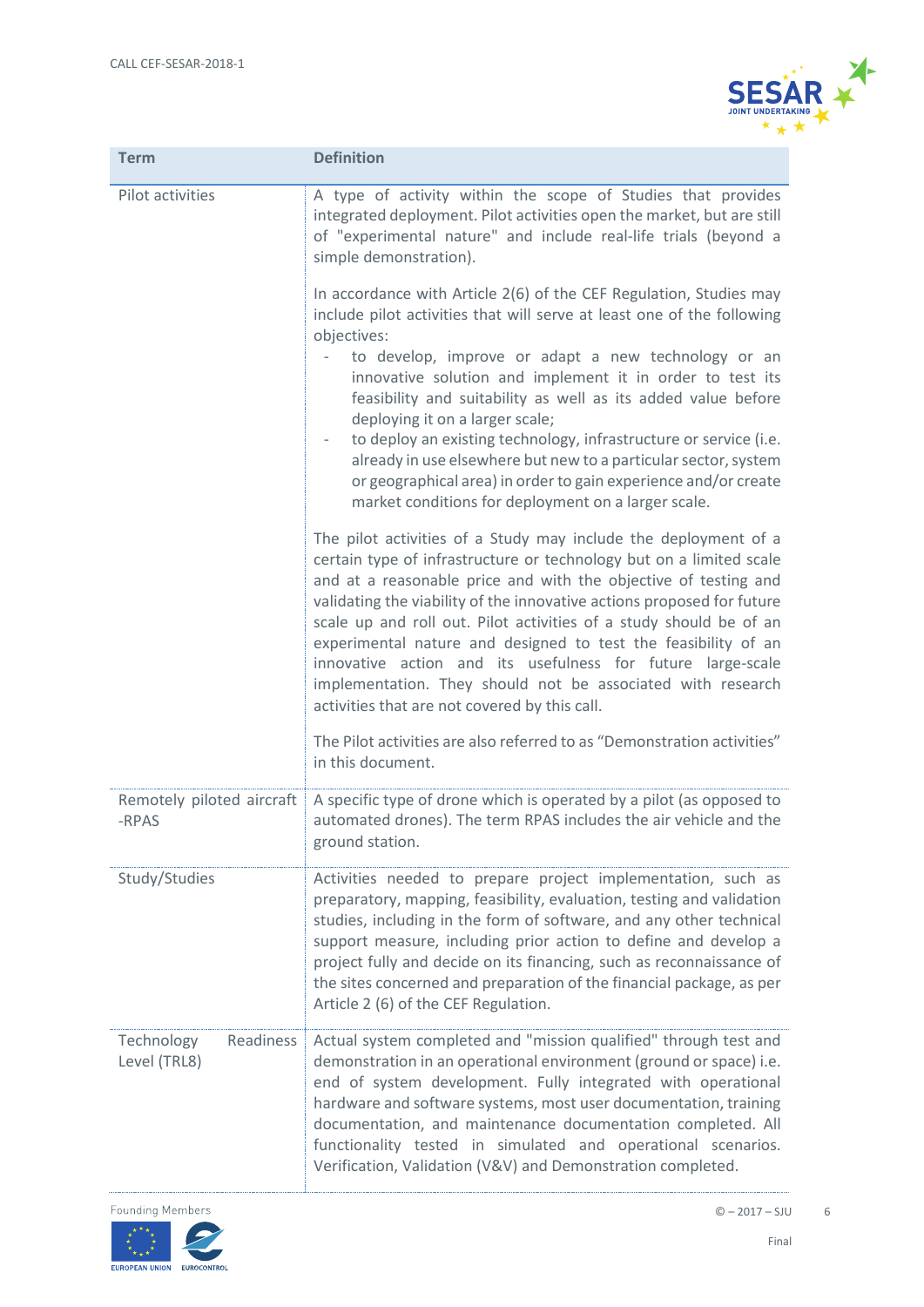

| <b>Term</b> | <b>Definition</b>                                                                                                                                                                                                        |
|-------------|--------------------------------------------------------------------------------------------------------------------------------------------------------------------------------------------------------------------------|
|             | U-space services provider $\parallel$ A legal entity providing services to the end user (the drone operator<br>or leisure drone user) within the U-space ecosystem and in<br>accordance with the applicable legislation. |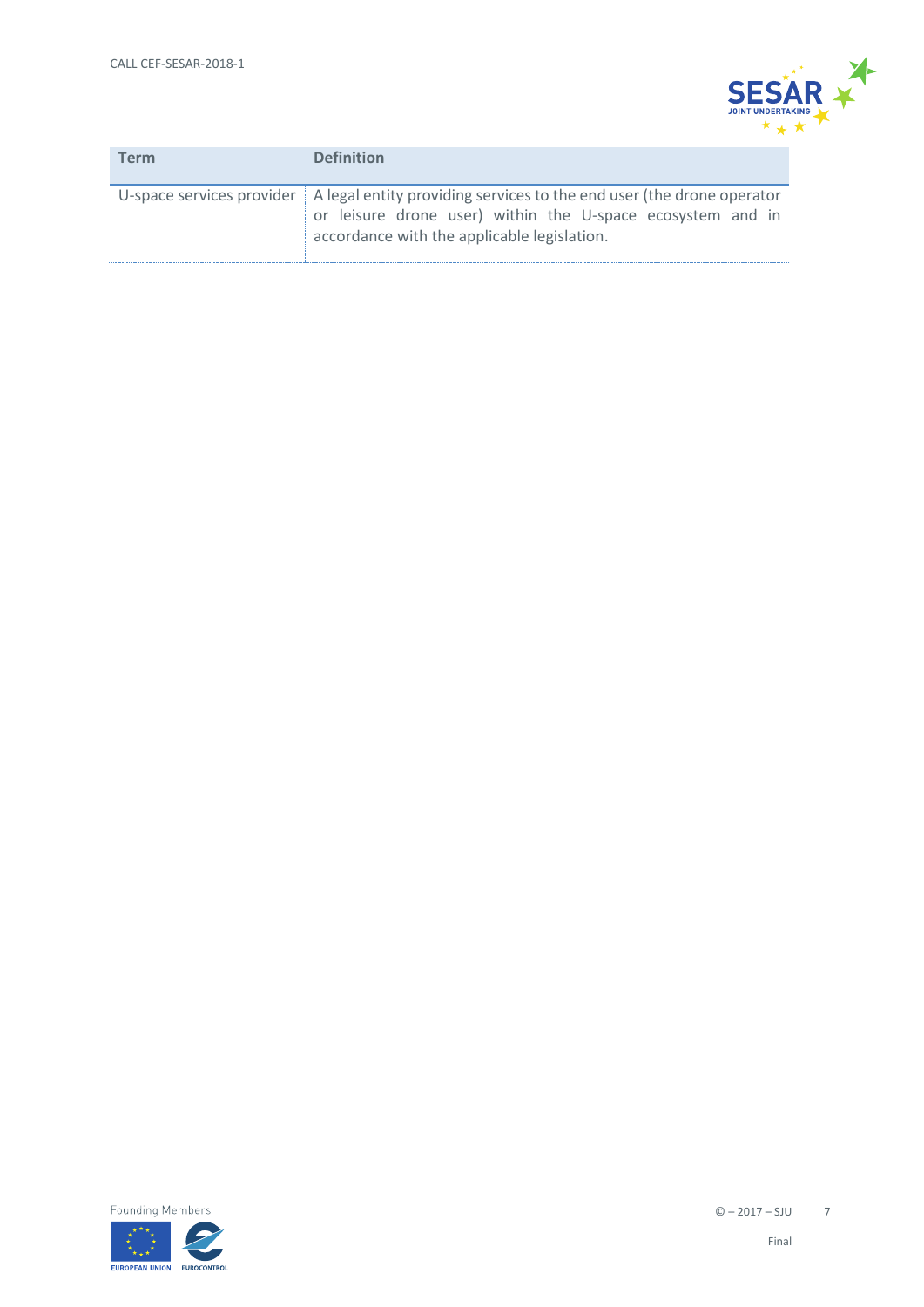

# <span id="page-7-0"></span>**1. Introduction**

#### <span id="page-7-1"></span>**1.1 Purpose of the document**

This document constitutes the Technical Specifications for the SESAR 2020 Call for Proposals on Uspace (reference CEF-SESAR-2018-1) and will become an integral part of any Grant Agreement awarded as a result of this call. It intends to provide a clear and comprehensive view on the activities and expected outcomes of the project(s) and the relevant background information.

These technical specifications not only provide a detailed description of the objectives, challenges, expected impact and technical requirements of the Action but also present the U-space concept and other related technical elements.

#### <span id="page-7-2"></span>**1.2 Specific framework associated to the Actions**

Actions shall qualify as Studies under CEF and include 'Pilot activities' which are further described in sections 2-4 below.

The technical specifications of this call for proposals were established in close collaboration with the European Aviation Safety Agency (EASA) in charge of the EU regulatory process for drones.

#### <span id="page-7-3"></span>**1.3 SESAR Project and objectives**

The Development Phase of the SESAR Project aims to ensure the modernisation of the European Air Traffic Management (ATM) system by coordinating and concentrating all relevant research and development efforts in the European Union.

The SESAR Joint Undertaking (SJU) is responsible for the execution of the European ATM Master Plan and in particular for carrying out the following tasks:

- Organising and coordinating the activities of the development phase of the SESAR project in accordance with the European ATM Master Plan, by combining and managing under a single structure public and private sector funding;
- Ensuring the necessary funding for the activities of the development phase of the SESAR project in accordance with the European ATM Master Plan;
- Ensuring the involvement of civil and military stakeholders of the Air Traffic Management sector in Europe and in particular; Air Navigation Service Providers, Airspace Users, Professional Staff Organisations, Airports, the manufacturing industry and relevant scientific institutions and members of the scientific community;
- Organising relevant research and development to be carried out under its authority;
- Ensuring the supervision of activities related to the development of common products identified in the European ATM Master Plan, either through grants to members or other appropriate mechanisms following proposals to achieve specific programme objectives (in accordance with Regulation 1271/2013 [\[1\]\)](#page-21-1).

<span id="page-7-4"></span>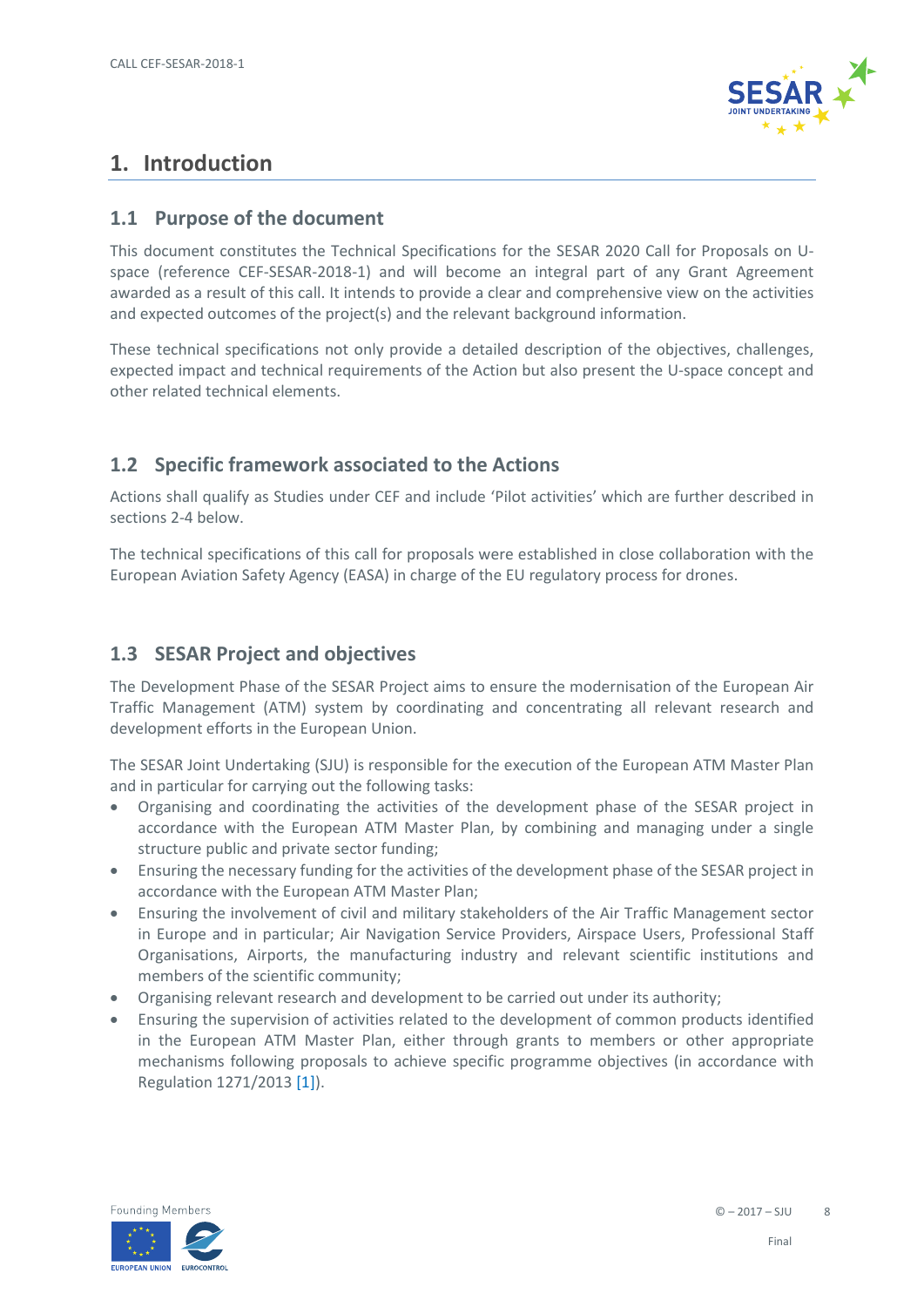

#### **1.4 Background and context of the Call**

The demand for drone services is increasing at a very fast pace, holding enormous promise in terms of business opportunities for Europe, economic growth with the development of a multitude of new and innovative services, as well as societal benefits<sup>[2](#page-8-0)</sup>.

The High Level Conference on "Drones as a leverage for jobs and new business opportunities" took place on 23-24 November 2016 in Warsaw, Poland, and was concluded with a "Warsaw Declaration", calling for "*urgent action on the airspace dimension, in particular the development of the concept of Uspace*"[3](#page-8-1) . The Commission entrusted the SJU with this task and, as a result, a "U-space Blueprint" was delivered by the SJU on 16 June 2017 [\[2\].](#page-21-2) The U-space Blueprint gives the key definitions and principles supporting the concept of U-space, an enabling framework for complex drone operations using highly automated drones in all types of operational environments, with a specific attention to dense and complex urban areas. U-space is to be flexible enough to encourage innovation, support the development of new businesses and facilitate the overall growth of the European drone services market while properly addressing, at EU level, safety, privacy, environmental and security issues.

In November 2017, the High Level Conference held in Helsinki stressed "the importance of the role of the private-public partnership approach for R&D (including large scale demonstration of technology) under SESAR and the need to involve all innovative actors including SMEs and new entrants"<sup>[4](#page-8-2)</sup>. The SJU is already leading R&I in the field of drone integration in Europe. It has started addressing the main challenges of safely integrating drones into the European airspace and its ATM environment as documented in the European ATM Master Plan 2015 edition [\[3\].](#page-21-3) The objective of the SJU in this domain is to manage development and demonstrations to show drones can operate safely in mixed unmanned/manned aircraft airspace while highlighting the necessary and appropriate regulatory and standardisation measures that will be required to enable full-scale deployment readiness at EU level for an interoperable, harmonised and standardised deployment of U2 services across Europe.

Within the SESAR research pipeline (see [Figure 1: SESAR research pipeline\)](#page-9-2), the Actions shall aim at a fast-track integration of developed technologies and concepts towards their deployment in the European ATM system, targeting 'Mission Qualified' TRL8.

Furthermore, the Actions shall aim to:

- Generate further confidence to support buy-in from main stakeholders including regulators for future deployments,
- Significantly reduce the business risks for both operational stakeholders and industry,
- Provide further inputs to related standardisation activities,
- Raise awareness regarding SESAR activities related to ATM performance issues and their results.
- Accompany SESAR pioneers all the way to pre-deployment,
- Assess full-scale deployment readiness.

<span id="page-8-2"></span><span id="page-8-1"></span><sup>4</sup> <https://ec.europa.eu/transport/sites/transport/files/2017-drones-declaration-helsinki.pdf>



<span id="page-8-0"></span><sup>&</sup>lt;sup>2</sup> [http://www.sesarju.eu/sites/default/files/documents/reports/European\\_Drones\\_Outlook\\_Study\\_2016.pdf](http://www.sesarju.eu/sites/default/files/documents/reports/European_Drones_Outlook_Study_2016.pdf)

<sup>3</sup> <https://ec.europa.eu/transport/sites/transport/files/drones-warsaw-declaration.pdf>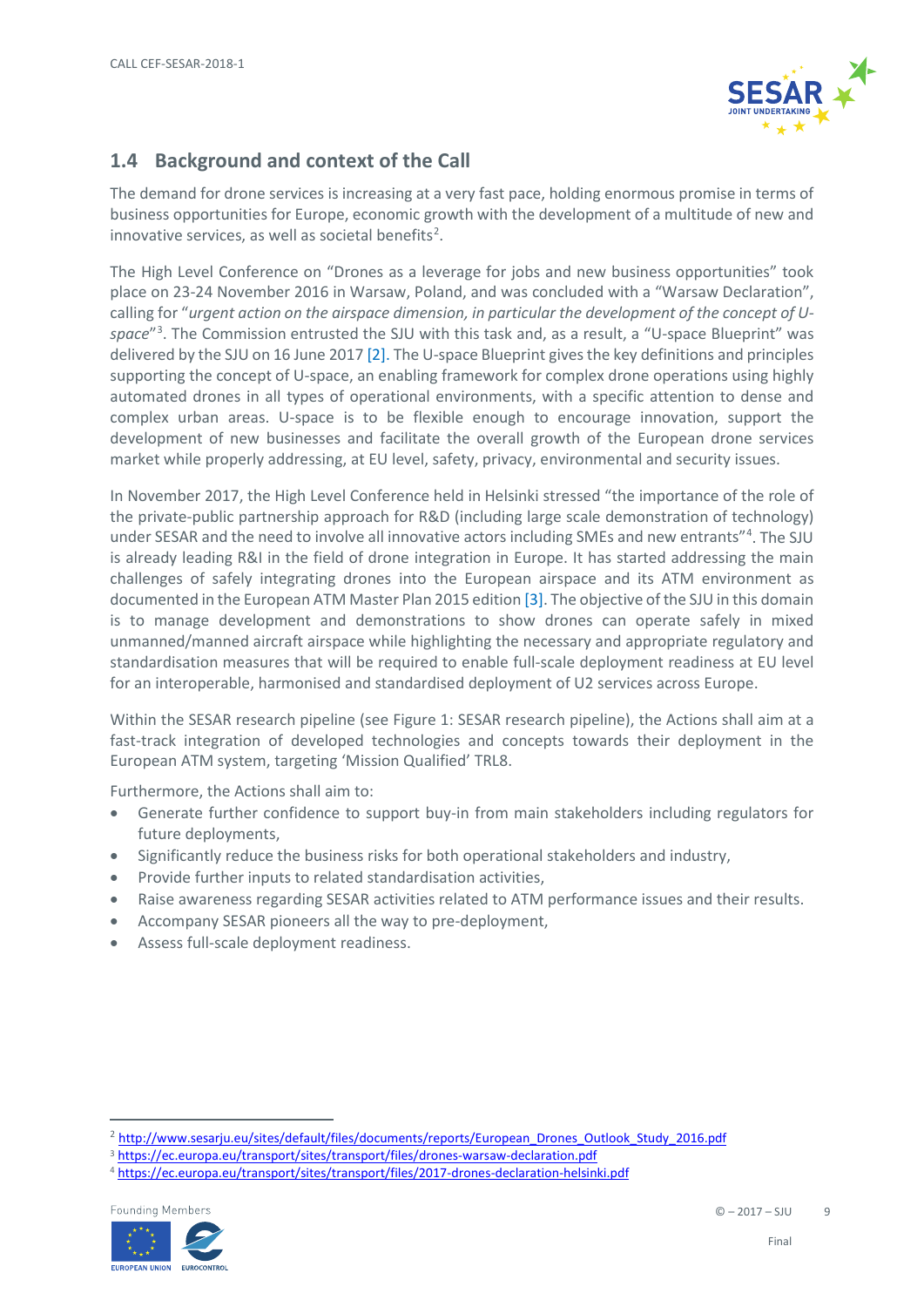



**Figure 1: SESAR research pipeline**

#### <span id="page-9-2"></span><span id="page-9-0"></span>**1.5 Overview of the U-space services concept**

The concept of U-space was established in 201[7 \[2\].](#page-21-2) U-space is an enabling framework relying on digital services for complex operations using highly automated drones in all types of operational environments, with a specific attention to dense and complex urban areas. U-space is to be flexible enough to encourage innovation, support the development of new businesses and facilitate the overall growth of the European drone services market while properly addressing, at EU level, safety, privacy, environmental and security issues.

The deployment of U-space is linked to the increasing availability of U-space services and enabling technologies and therefore, will be progressive through U-space U1, U2, U3 and U4.

U1 services (U-space foundation services of e-registration, e-identification and initial Geofencing in the U-space system) have been defined in light of EASA NPA 2017-05 Introduction of a regulatory framework for the operation of drones — Unmanned aircraft system operations in the open and specific category<sup>[5](#page-9-3)</sup>, are expected to be in operation in 2019.

U2 services (U-space initial services) includes a first block of services to support the management of drone traffic by 2022.

<span id="page-9-1"></span>The concept and the main features of U-space is further described i[n Appendix A](#page-22-0) and the services and drone capabilities are further described in [Appendix B.](#page-25-0)

<span id="page-9-3"></span> <sup>5</sup> <https://www.easa.europa.eu/document-library/notices-of-proposed-amendment/npa-2017-05>

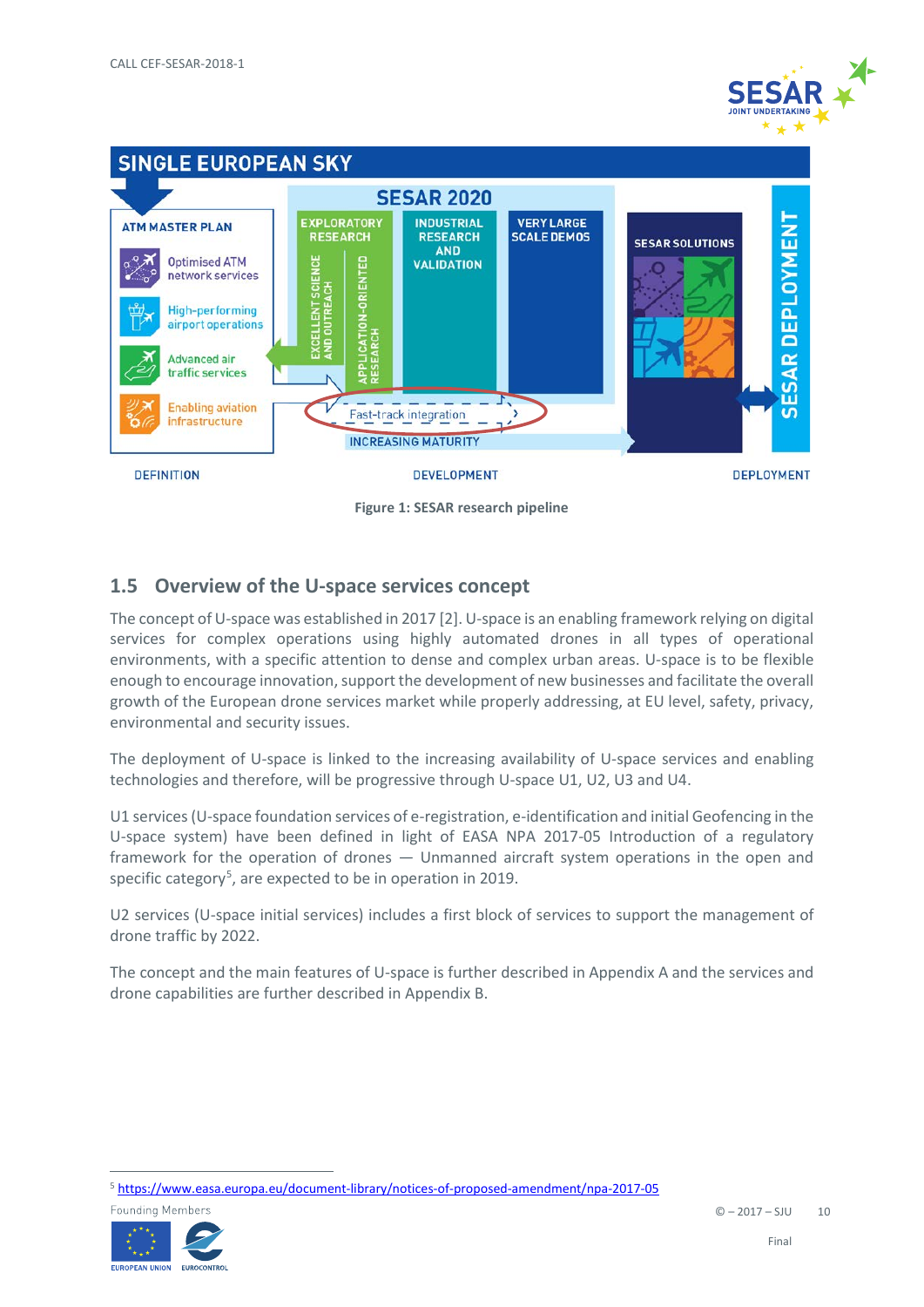

#### **1.6 Collaboration with SESAR Projects linked to the Actions**

Within the SESAR 2020 programme, some existing projects are either in progress or about to be launched (further details can be found in the SJU Single Programming Document 2018-2020 [\[4\]\)](#page-21-4) which also cover the U-space challenges and have a close link with the main objectives of the Actions. These are the following:

- Nine (9) projects that have been rewarded under and Exploratory Research RPAS call organised in 2016 (ER2-RPAS call with reference H2020-SESAR-2016-1); they have started working and will address issues and challenges linked to the U-space;
- One (1) VLD project awarded in Q3 2017 following the call ER3/Open VLD open call (with reference H2020-SESAR-2016-2) also published in 2016, that should be kicked off in the beginning of 2018;
- One (1) demonstration project on Active Geofencing Service (AGS) under the call with reference SESAR-2017-1 which is expected to be awarded in the beginning of 2018.

Existing information on these projects are published and available in CORDIS<sup>6</sup>. Upon award and during the Action the SJU may complement this with other information coming from intermediate and final stages of the projects.

The actions shall leverage as much as possible the intermediate and final results of the projects listed above as they become available.

Within the scope of all Actions awarded as a result of the Call, results and recommendations shall be shared under the aegis of the SJU with an objective to foster collaboration with other projects and to integrate outcome and results. This shall enable the consolidation of recommendations for standardised deployment and the elaboration of common requirements for the harmonised roll-out of U-space in Europe (see section 4, and in particular section 4.3 for additional information).

Specifically, upon completion of the demonstration activities, each Action is required to share its respective results and to collaborate with the other Actions on the development of consistent recommendations to the SJU for deployment and elaboration of the common requirements for the harmonised deployment of U-space U2 in Europe.

<span id="page-10-0"></span> <sup>6</sup> CORDIS is the Community Research and Information Service of the European Commission, providing information on all EUfunded research projects.

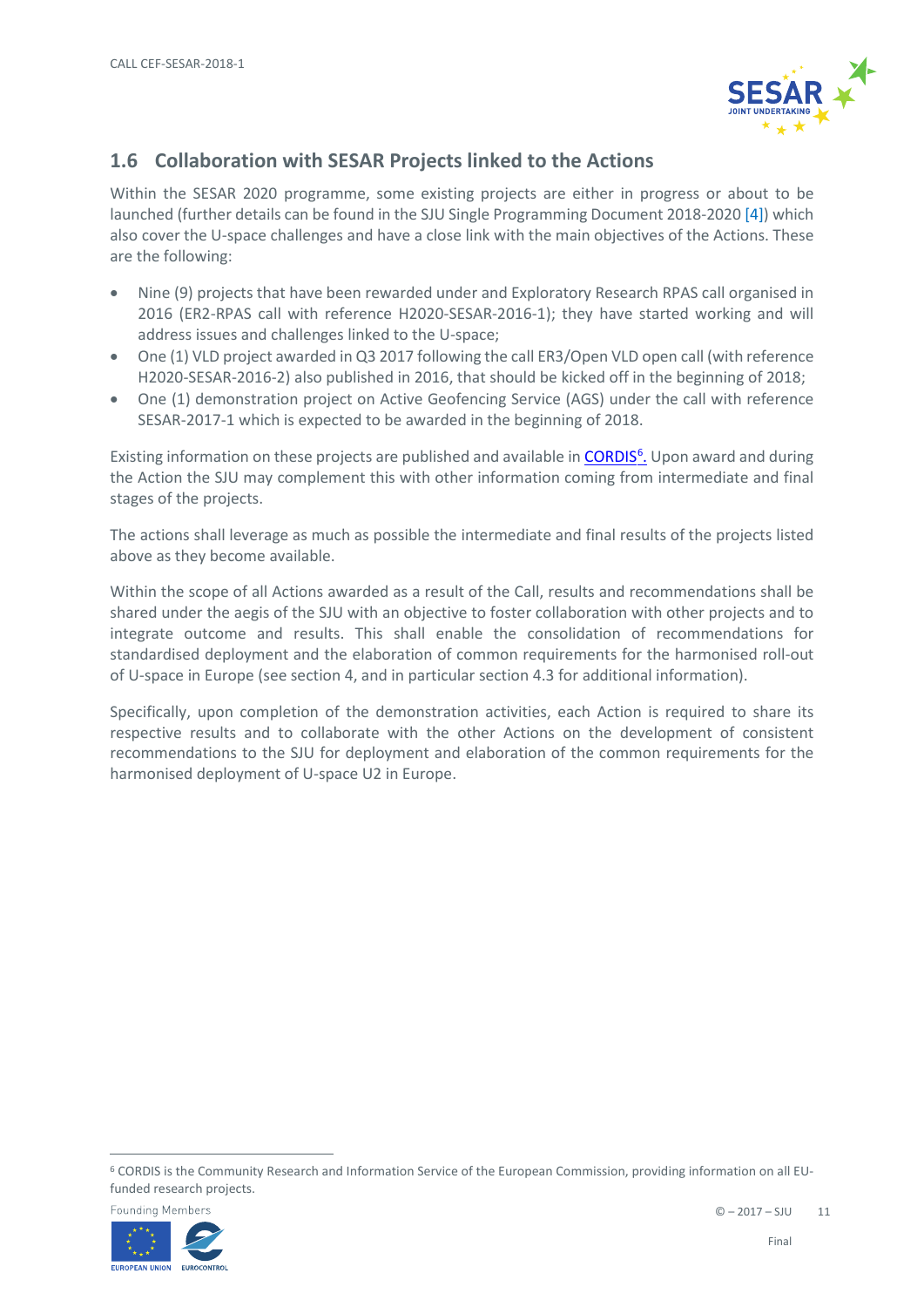

# <span id="page-11-0"></span>**2. Objectives & Scope of U-space Services**

This Section of the document describes the objectives and scope applicable to the set of Actions proposed to be awarded under the Call.

#### <span id="page-11-1"></span>**2.1 General objectives & Impact**

The overall objective of the Actions is "*to comprehensively prepare and de-risk a rapid deployment of U-space initial services (U2) as outlined in the U-space Blueprint. U2 provides the initial set of key services building on the foundation services (U1) by adding game-changing improvements enabling initial beyond visual line-of-sight operations (BVLOS) in rural, urban and sub-urban environments and facilitating the processes for authorisations for some drone operations"[7](#page-11-3)* . As such, the scope of each Action shall focus on U-space U2 while not excluding other applications of the U3 and U4 services. Their objective shall in particular be to provide significant and tangible outcomes to prepare harmonised deployment of U2 services in Europe at the latest by 2022.

In order to achieve the objective, the SJU intends to co-finance between 5 and 10 demonstration sites across 5 different EU Member States, each site will support one or more U-space operator configuration and demonstrations.

Each Action shall comply with the demonstration scenarios described in the technical scope described in Section [3.](#page-13-0) Each Action shall exchange results with all other Actions to ensure there is collective progress towards the harmonised and standardised full-scale deployment of U2 services at EU level.

The Actions shall collectively provide evidence on the safety, as well as operation and technical impact of U2 services to ease wide-scale roll-out in Europe, building on the U1 services to be deployed by 2019. They shall also prepare for operational deployment of U2 services by providing the SJU their respective recommendations on the performance requirements supporting the risk-based approach adopted for drone operations and where relevant identifying standardisation and regulatory needs.

The results will make a significant contribution to the impacts of:

- Boosting EU collaboration and generating confidence from investors, innovators and regulators;
- Significantly reducing the business risks for key U-space investors;
- Putting the EU at the forefront of global standards setting in the domain;
- Raising awareness regarding SESAR activities related to U-space and showing tangible progress on technology and services with an objective to integrate results at EU level and in the context of the wider SJU work programme;
- Showing that drone operations are envisaged in a safe and secure framework to reduce/mitigate the risks linked to public acceptance;
- Confirming the full-scale deployment readiness at EU level for an interoperable, harmonised and standardised deployment of U2 services across Europe.
- <span id="page-11-2"></span>• Significantly contributing to the EU regulatory process for drones placed under the aegis of EASA.

<span id="page-11-3"></span> <sup>7</sup> As mentioned in the SESAR JU Single Programming Document 2018-2020 (see reference [\[4\]\)](#page-21-4)

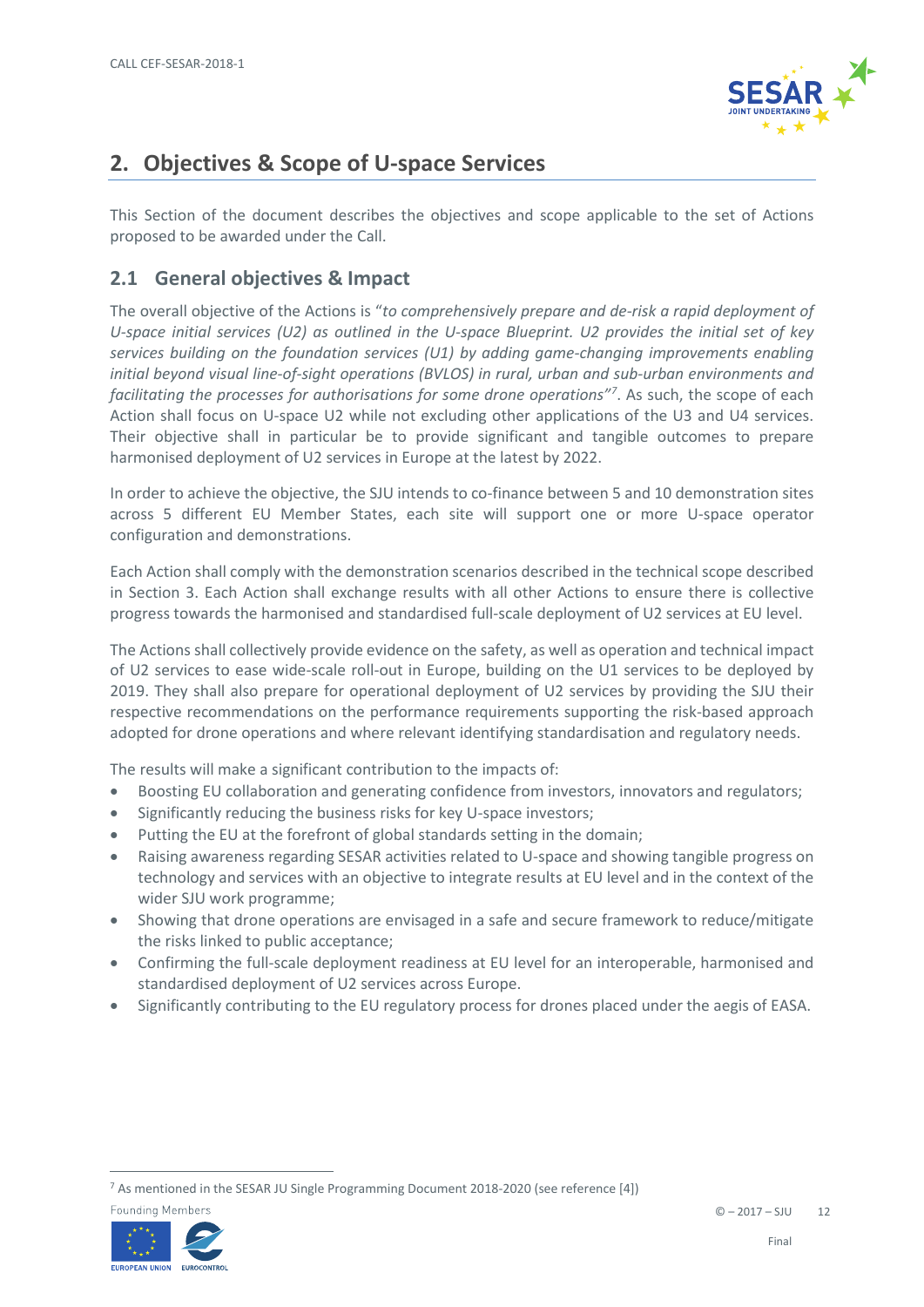

#### **2.2 Specific challenges & U-space services Scope**

Drones operators and new market opportunities require access to the airspace to operate drones in all kind of environments. Major operations are expected to be performed by drones with a high level of automation, operating BVLOS. Although many of the required technological elements to enable such drone operations already exist, the enabling framework and the services required to make effective use of them are only just beginning to emerge and their performance and scalability has yet to be fully demonstrated.

The core ambition of the Actions is to prepare for operational deployment of U-space U2 at European level. Operational deployment of U-Space U2 includes the implementation of:

- A range of services including drone traffic management (DTM) services<sup>[8](#page-12-0)</sup> to be provided to multiple drone operators;
- A functional architecture supporting these services within the U-space ecosystem;
- An appropriate interface with actors interacting with U-space such as law enforcement, security authorities and other public services;
- Applicable standards supporting the definition and operation of the services and the exchanges between the different actors;
- Appropriate European and national regulatory frameworks.

The challenge for each Action is to demonstrate at minimum the U-space U2 framework in which automated services will be implemented in a safe and efficient way in particular in urban areas.

To achieve this, each Action will demonstrate, in a live-flying environment, at least the set of U-space initial services (U2) on the top of foundation services (U1); this being provided to multiple drone operators for drone operations in all environments (including urban).

As a consequence, the following objectives shall be taken into account:

- Ensure an adequate level of safety for all airspace users and people on the ground as of the beginning of its operational deployment; this implies performance and if applicable technical requirements on core services and by extension on its service providers;
- Ensure the identification of the performance requirements attached to these services (e.g. in terms of accuracy, latency, range, integrity, availability, continuity…);
- Assess (where applicable) the adequacy of existing systems, solutions or services that can fulfil the performance requirements in the aviation domain, but as well in other domains such as telco or automotive;
- Identify any applicable performance gaps and provide recommendations on how they could be addressed;
- Ensure efficiency of the U-space system by using procedures and processes targeting preparation and actions before the flight (e.g. de-confliction at planning level, procedural interface with ATC);
- Facilitate access to airspace to drone operators and enable BVLOS operations as well as initial operations in urban and sub urban environments;
- Identify the needs for standardisation as well as for harmonised rules and procedures to enable harmonised and safe U-space operations across Europe with an objective to ensure interoperability and harmonised deployment supported by EU Standards and Regulation;
- Address requirements linked to security (including cybersecurity), privacy and environment;
- The need to accommodate specific operational constraints and fulfil specific requirements linked to the mission and the operating environment.

<span id="page-12-0"></span> <sup>8</sup> See appendix B1



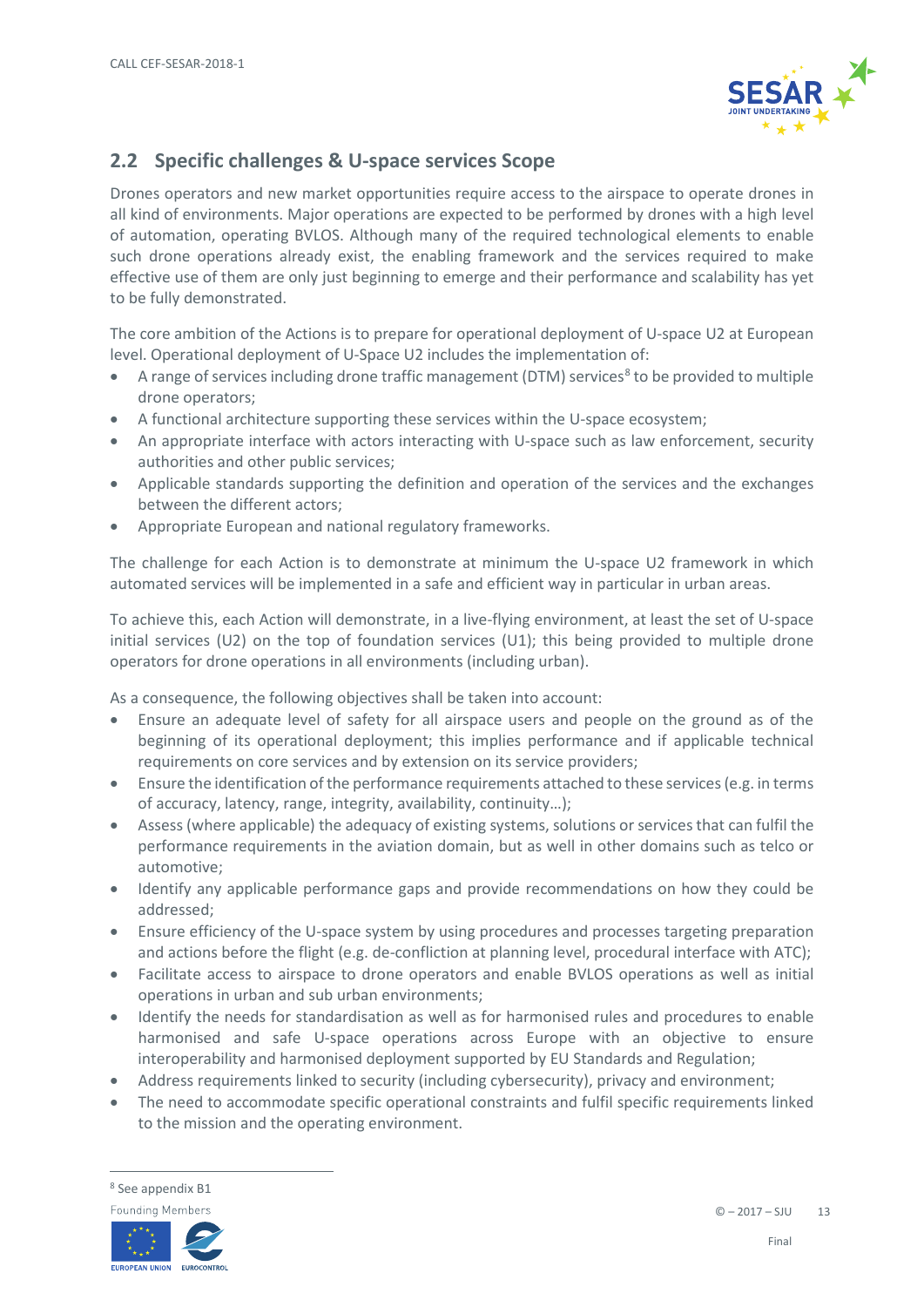

# <span id="page-13-0"></span>**3. Technical Requirements**

#### <span id="page-13-1"></span>**3.1 Technical Requirement structure**

Each Action shall comply with the following requirements gathered into three (3) layers as follows:

- The first layer is the **common basis**, which lists the minimum requirements to be met by all actions (see section [3.2\)](#page-13-2);
- The second layer addresses **two (2) focus areasfor demonstrations** which are the prioritised topics to be addressed as part of the demonstration activities<sup>[9](#page-13-3)</sup>. Each Action shall address at least one (1) **focus area** but are encouraged to address both (see section [3.3\)](#page-15-0);
- The third layer addresses **options** which applicants may consider to include one (1) or more of these options in their proposed Action to help show the preparedness for more advanced U-space services (U3-U4) as a part of the demonstration activities proposed (see section [3.4\)](#page-16-0). Actions including the third layer will be positively evaluated.

#### <span id="page-13-2"></span>**3.2 First layer: the common basis**

In this section, the mandatory technical requirements composing the common basis are described and the main element of each requirement has been highlighted.

- 1. All Actions shall include **one (1) or more flying demonstration(s)** putting together several clearly identified objectives and shall cover all elements (a-i), described below.
	- a. Given the current status of drone regulation, it is recognised that it may not be possible to conduct the flying exercises in non-segregated airspace, although it is encouraged to do so, where possible. In the case that demonstrations take place in segregated airspace, the environment must be so designed as to be representative of non-segregated airspace.
		- **Demonstration(s) shall occur in a real-life environment; using actual or emulated non-segregated airspace.**
	- b. Although the set-up of U-space U2 aims at enabling BVLOS operations, there is a need to assess the compatibility of all types of operations including VLOS**[10](#page-13-4)** and envisage different levels of requirements according to the mission and the operating environment.
		- **Demonstration(s) shall include both types of operations BVLOS and VLOS.**
	- c. The level of drone automation is an important parameter in the progressive evolution of U-space where drones can have functionalities being completely or partly automated (e.g. for navigation, decision making and management of failure).
		- **The drones used for the demonstration(s) shall be partly or fully automated.**

<span id="page-13-4"></span><span id="page-13-3"></span> <sup>9</sup> 'Demonstration activities' is a general term covering the flying demonstration(s) and trials described in this document. <sup>10</sup> The term VLOS operations also covers extended VLOS- E-VLOS

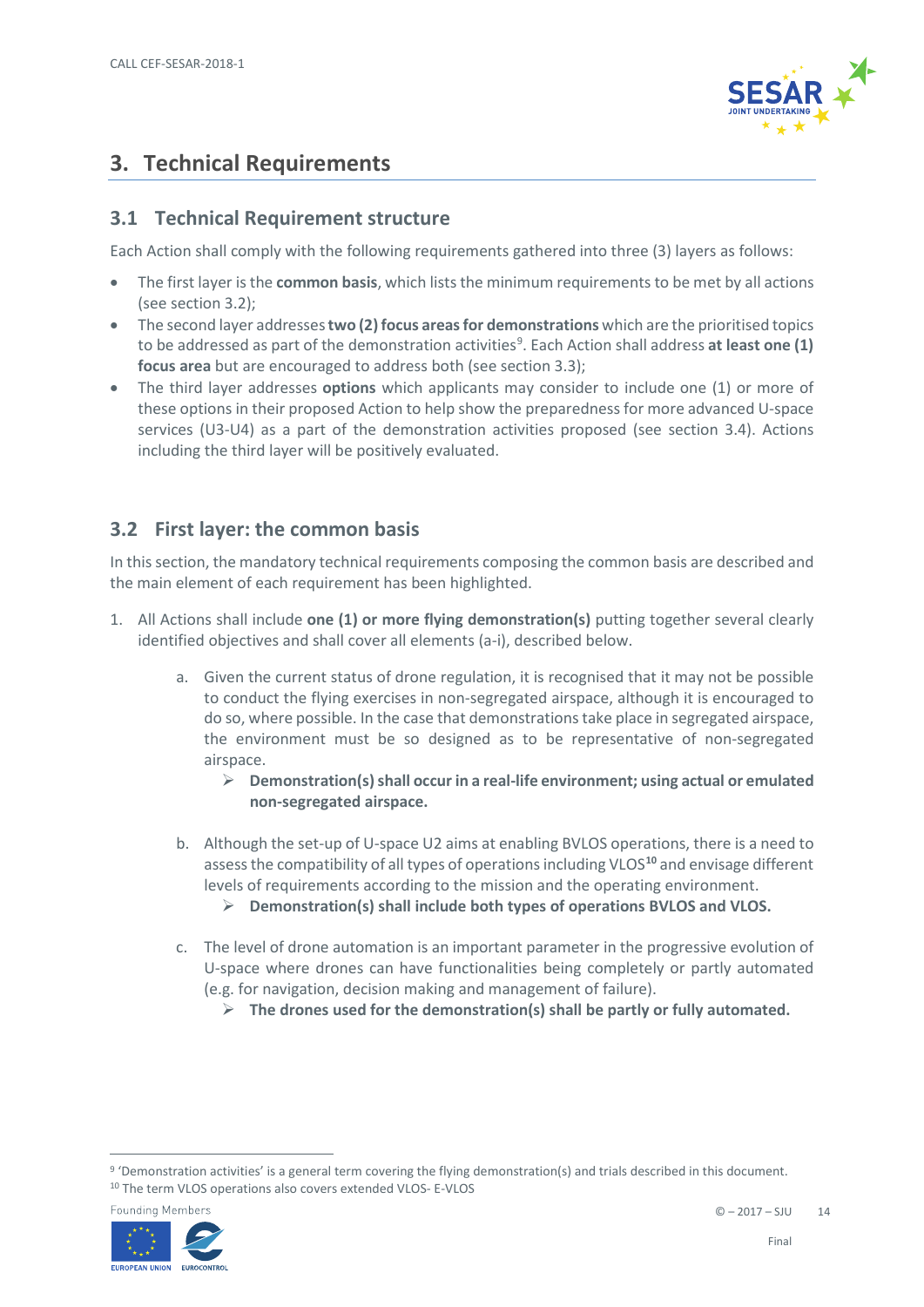

- d. U-space U2 services will be implemented on the top of the U1 foundation services. The compatibility of these blocks of services and potential need for enhancement of U1 services shall be addressed and assessed.
	- **Demonstration shall include U1 services and assess their compatibility with U2 services**.
- e. The Action shall demonstrate at least U-space U2 core services<sup>[11](#page-14-0)</sup> while not excluding possible other applications of the U3 and U4 services. It shall demonstrate how the core services together with associated drone capabilities<sup>[12](#page-14-1)</sup> could support safe operations of drones. . Meanwhile, it is anticipated these U2 core services could be complemented by additional services<sup>[13](#page-14-2)</sup> not necessarily critical for safety but that could further support the objectives for U-space U2 deployment as described in section [2.2.](#page-11-2) Projects may therefore cover additional services they consider relevant for the fulfilment of U-space U2 deployment.
	- **Demonstration(s) shall include at least U-space U2 core services and associated drone capabilities (as listed in appendix B.1 and B.3).**
- f. Because U2 is expected to enable new business opportunities, it is important that the demonstration(s) include realistic missions expected to be facilitated or enabled by U2 services, such as long range linear surveying (linear infrastructure inspections, surveillance of borders etc.), light delivery (e.g. delivery of medical assets, delivery in remote areas, delivery of private parcels in sub urban areas etc.), or urban mobility.
	- **Demonstration(s) shall include realistic missions corresponding to anticipated business opportunities.**
- g. The efficiency of strategic de-confliction and the level of tactical intervention of the DTM service provider needs to be assessed in scenarios involving multiple and simultaneous flights.
	- **Demonstrations shall include at least 5 drones operating simultaneously in the same geographical area.**
- h. U-space services consist of the drone traffic management services as well as additional supporting services for the end user (e.g. information services) which may be provided by different entities. The interoperability of these different types of U-space U2 services from different providers and their large scale implementation potential at European level, including cross border operations, must be demonstrated.
	- **Demonstrations shall target at least one of the following two scenarios:**
		- o **Scenario 1: Demonstrations shall include simultaneously a minimum two (2) U-space services providers providing different services in the same geographical area.**
		- o **Scenario 2: Demonstrating of two sites inter-operating over a defined common cross border area using different U-space services providers. Demonstrations shall include simultaneously, one U-space services provider providing all services in one site and demonstration of cross**

<span id="page-14-2"></span><sup>13</sup> Examples are provided in appendix B.2





<span id="page-14-0"></span><sup>&</sup>lt;sup>11</sup> As listed and defined in appendix B.1

<span id="page-14-1"></span><sup>12</sup> As listed and defined in appendix B.3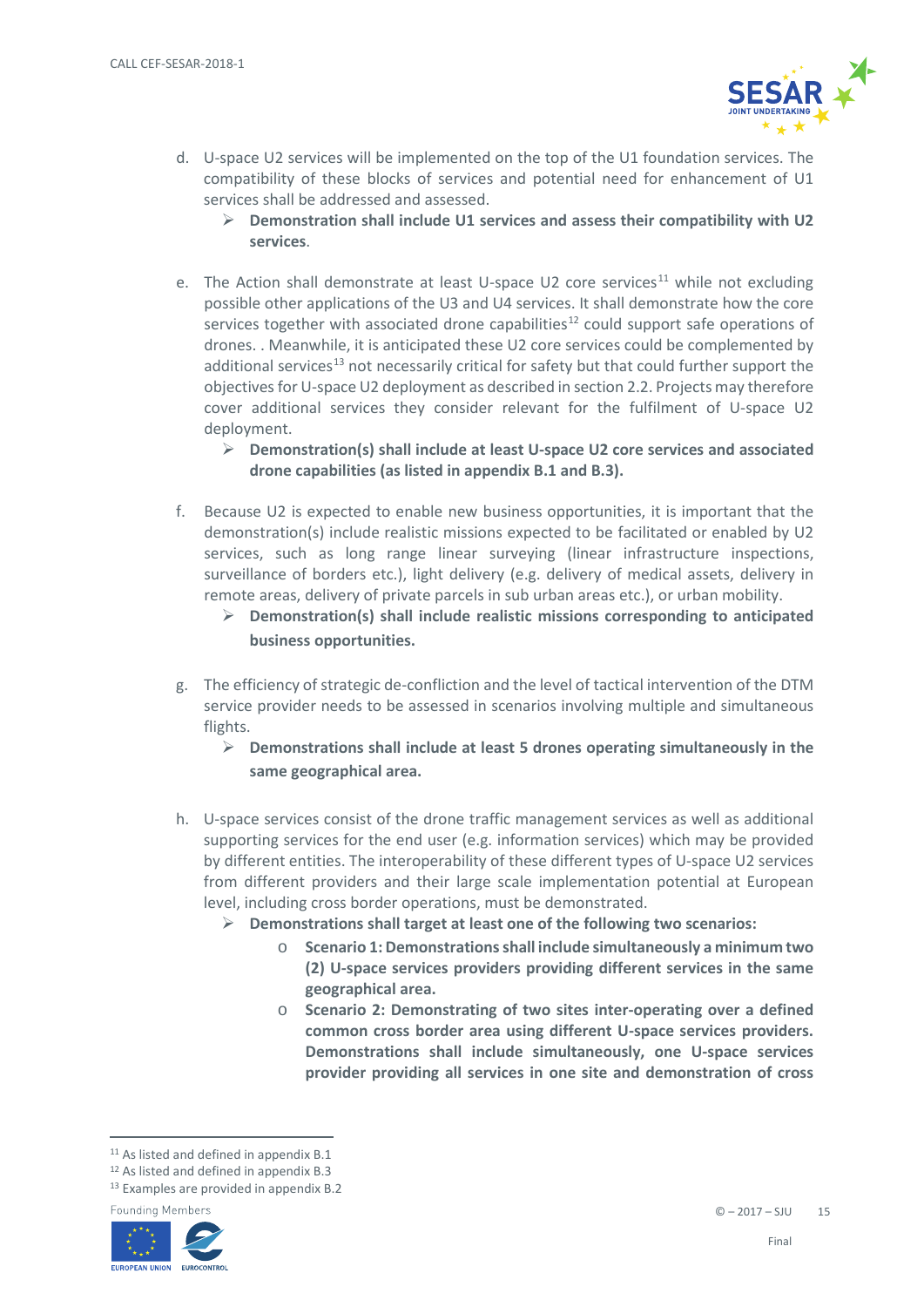

**border operations to a different site with a different U-space services provider.**

- i. U-space services shall be demonstrated in such a manner as to show their scalability and applicability to different types of missions and different types of drones.
	- **Demonstration(s) shall include:**
		- o **two (2) or more drone operators, and**
		- o **the use of drones from two (2) or more different manufacturers.**
- 2. Apart from setting up at least one (1) flying demonstration, actions are required to set up trials at smaller scale to test some aspects and de-risk the flying demonstration (based on recognised risk assessment methodologies) or/and to gather evidence to support recommendations or performance requirements. These trials could occur in segregated areas.
	- **All Actions shall include a series of trials to de-risk the flying demonstration(s)** or/and to gather evidence to support recommendations or performance requirements**.**
- 3. Demonstration activities are crucial for all projects and they will be conducted in specific conditions that require ad hoc agreements and authorisations. Beneficiaries shall identify the region/portion of airspace and if possible the specific location of the demonstration(s) and highlight risks and the potential obstacles (issues & risks) in the proposed Action.
	- **All Actionsshall include a plan to ensure adequate participation/involvement of national civil authority in charge of delivering authorisations for drone operations, and other relevant authorities (national or local) to implement the demonstrations.**
- 4. There is a need to develop standardisation and regulatory needs for U2 deployment at EU level. The outcome of the activities will be further integrated in the context of the broader work programme of the SJU; consequently, Actions shall, in cooperation with other Actions awarded as a result of this call, deliver the relevant material required for securing this integration as well as the future deployment steps. Regulatory provisions and standards for U2 deployment will have to be structured, in particular, to contribute to and support the parallel prototype regulatory process for drones placed under the aegis of EASA.
	- **All Actions shall coordinate with other projects and deliver the relevant material required for securing future regulatory provisions and standards for U2 deployment.**

#### <span id="page-15-0"></span>**3.3 Second layer: focus areas for demonstrations**

The focus areas for demonstrations are specific topics to be added on the top of the common basis. As explained in sectio[n 3.1,](#page-13-1) **each Action shall address at least one focus area** and projects may choose to address both.

There are two (2) focus areas to be considered for this Call:

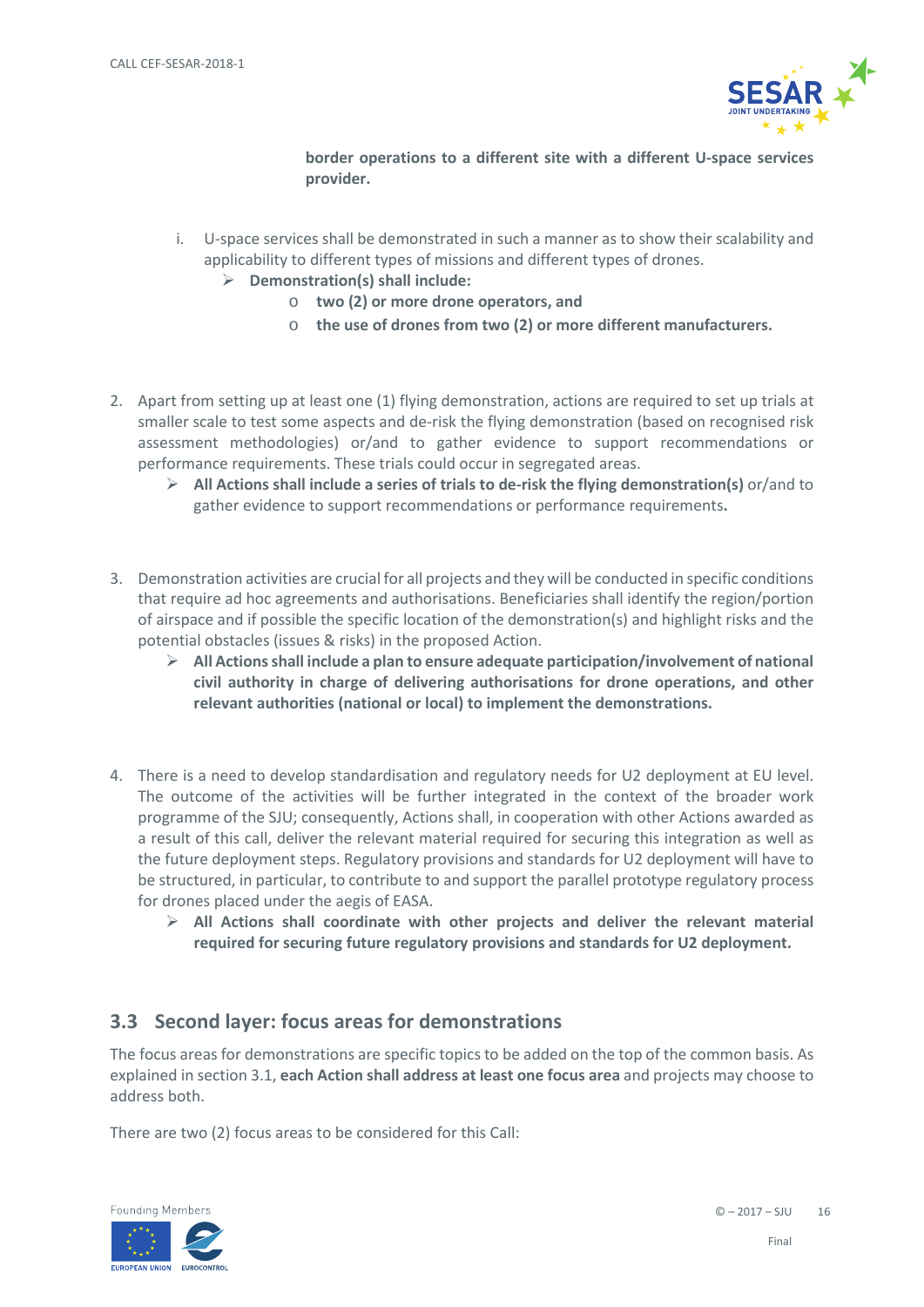

• **Focus area 1: Two (2) or more U-space service providers providing the drone traffic management service in a shared airspace.**

It is a key tenet of U-space that the market will be as open as possible, and this includes the provision of U-space services. Consequently, it should not be assumed that, for any geographical area, there will be only one DTM service provider. Where there are multiple DTM service providers, which could be an architecture called a "federated service provision", there will be a need for careful and thorough cooperation and interfacing between the service providers in order to support safe and efficient operations while respecting the freedom of all operators.

Each State, or region will be free to choose an architecture that suits their particular needs but an important aim of this Call is to test the 'federated service provision' in order to identify key issues and to test, with actual operations, how multiple service providers can cooperate to provide the best possible U-space services.

This focus area deals with the provision of **drone traffic management services** (DTM) services by two or more different service providers interacting with each other in a common area of interest. This is delivered in addition to the separate provision of other U-space U2 services (e.g. information services) as specified in the common basis (see section 3.2.1 h) above).

 **All Actions under focus area 1 including "two (2) or more U-space service providers providing drone traffic management services in a shared airspace" shall include at least**  the following capabilities: sharing of information and data, management of strategic de**confliction, management of changes and updates during the flight, standardisation and regulatory needs.**

• **Focus area 2: Urban U-space, a framework for urban traffic management of drones** Actions under this focus area shall set up their demonstrations and especially the flying demonstration in an urban environment.

There is a strong interest in investigating specific safety requirements and associated drone capabilities linked to safe operations of drones in urban areas where the economic growth is expected to be the most important.

This focus area aims at identifying and assessing specific performance requirements for drone operations in urban environments, including the mandatory services, minimum requirements on drones and specific procedures that would be applicable.

 **All Actions under focus area 2 including "Urban U-space, a framework for urban traffic management of drones" shall include at least the following capabilities: urban airspace design, airspace management, emergency management service, risk assessment.**

#### <span id="page-16-0"></span>**3.4 Third layer: options**

As explained in section [3.1,](#page-13-1) these options help show the suitability of the U2 as a migration path to more advanced services and applicants may consider including one (1) or more of the following options as part of the demonstration activities:

i. Demonstrations of some U-space enhanced services (U3) as defined and listed in appendi[x B.4;](#page-26-2)

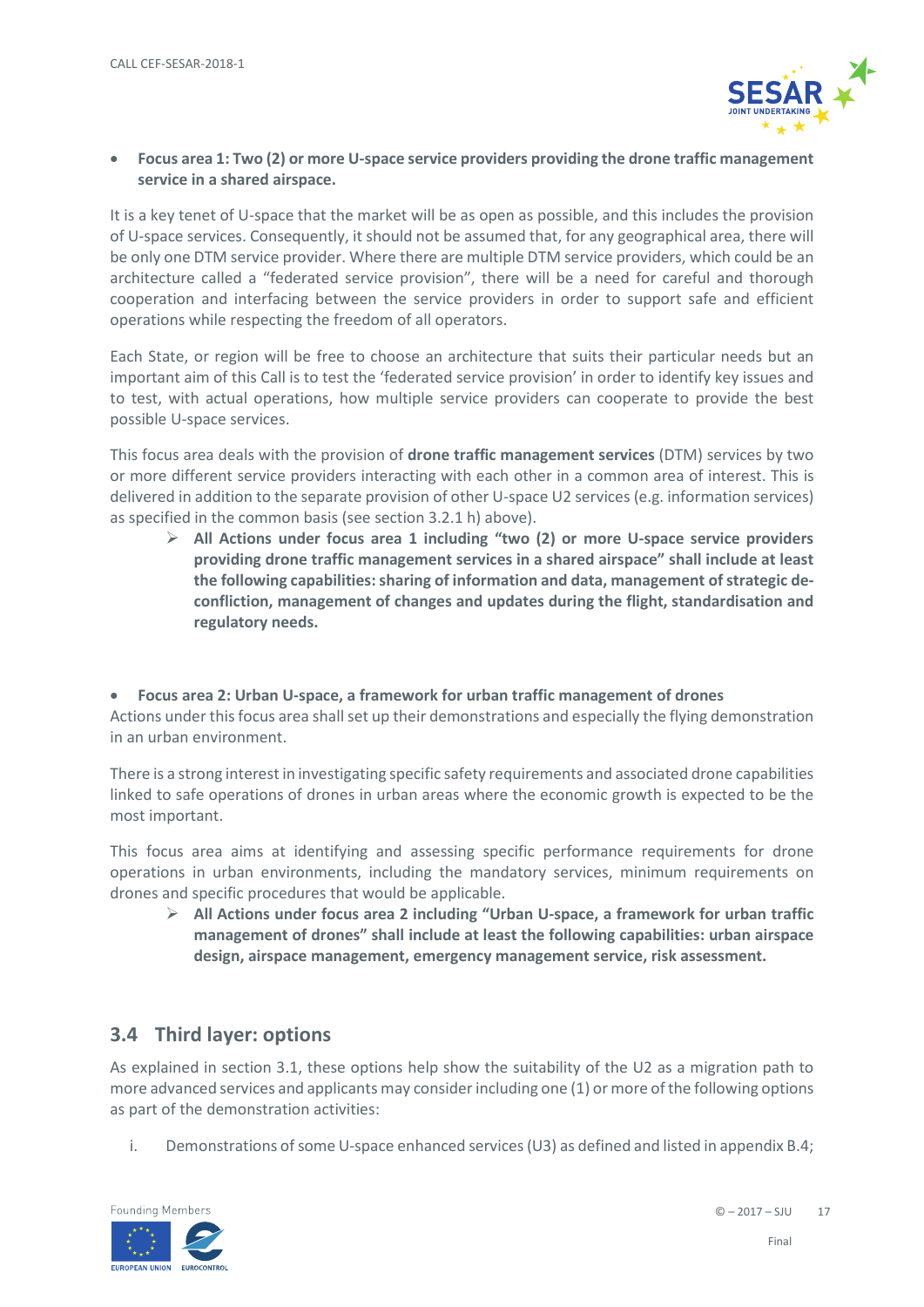

- ii. Drone operations in controlled airspace especially close to airports (including airspace design and procedural interface with ATC);
- iii. Inclusion of operations performed by sport aviation/general aviation or rotorcraft in the flying demonstration(s);
- iv. Inclusion of leisure drone user(s) in demonstration activities to show that the general public can pursue their hobbies in this shared environment, and also benefit from some of the Uspace services;
- v. Inclusion of a new and/or innovative communication data link;
- vi. Demonstration of synergies with European Innovation Partnership on Smart Cities and Communities (EIP-SCC)<sup>[14](#page-17-0)</sup> and/or between at least two (2) of the sectors covered by CEF regulation;
- vii. Use of Vehicle to Infrastructure communication (V2I) communication as the ability for drones to share information with infrastructure components;
- viii. Use of Vehicle to Vehicle (V2V) communication as the ability for drones to communicate information to each other;
- ix. Use of Detect and Avoid (DAA) solution, as the ability for drones to detect cooperative and non-cooperative conflicting traffic, or other hazards, and take the appropriate action to comply with the applicable rules of flight.

<span id="page-17-0"></span> <sup>14</sup> http://ec.europa.eu/eip/smartcities/index\_en.htm

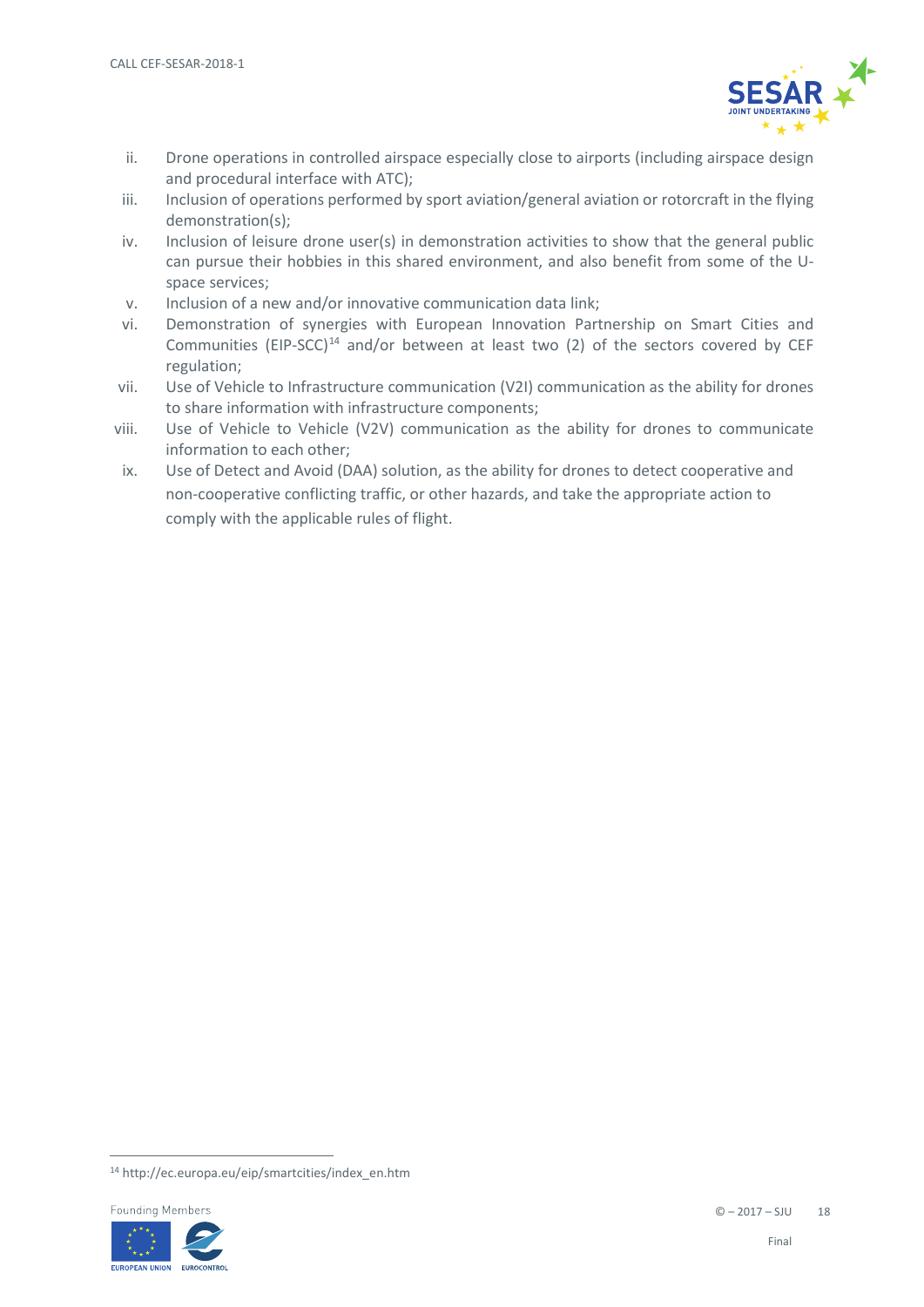

# <span id="page-18-0"></span>**4. Key Outputs**

#### <span id="page-18-1"></span>**4.1 Management activities and deliverables**

In accordance with the need for an interoperable, harmonised and standardised deployment of U2 services across Europe, beneficiaries shall cooperate, under coordination of the SJU, with the beneficiaries of actions awarded by the SJU under call CEF-SESAR-2018-1.

Important aspects related to deliverables and communication / collaboration activities as well as the key milestones set for the projects are highlighted hereunder:

For each project, there shall be at least two (2) deliverables: a study plan and a study report, for which templates will be provided at the first coordination meeting.

- The Study Plan shall include at least:
	- o all the tasks to be performed in preparation to the demonstration activities: airspace design, overall risk assessment, relevant ad hoc procedures and processes, contingency plans, authorisations obtained from the relevant authorities, etc.
	- o the source, quality, frequency of update, transmission and general management of the data coming from data or data service providers which are not specific actors of the Uspace system;
	- o a description of the way the connectivity is expected to be ensured during the demonstration activities (including level of performance expected);
	- o a communication and dissemination plan with a specific focus on the demonstration stage.
- The Study Report shall include results of the demonstration activities, and be delivered to the SJU in 2 iterations (the first iteration focusing on the outcome of the demonstration activities) in accordance with the fixed milestones in sectio[n 4.3.](#page-19-2) The report shall be publishable and shall cover all demonstration activities conducted within the project. It shall include at least:
	- o A publishable stand-alone executive summary;
	- o Achievement against the objectives and technical scope applicable to the Action;
	- o A list of assumptions made, if applicable;
	- o Results of performance measurements during the demonstration activities;
	- o Results of the risk assessment/analysis;
	- o Possible impact of U-space U2 framework on security, privacy and environment;
	- o Recommendations developed from demonstration activities performed;
	- o Recommendations linked to exchange of results from other Actions as well as significant operational and technical inputs to enable harmonised U2 deployment in Europe covering at least airspace and procedure design, regulation, standardisation, technical and performance requirements;
	- o Appendixes addressing: Safety Plan or Safety Report, Security Plan or Security Report, Human Performance Assessment Plan or Human Performance Assessment Report, Technical and Interface & Service requirements to be proposed for Standardisation.

Any additional aspects requiring further details of the study plan or of the study report will be mutually agreed at the first coordination meeting, as required.

In addition, a final financial report will be required in compliance with the Model Grant Agreement and will be submitted at the completion of all activities once confirmation is provided by the SJU.

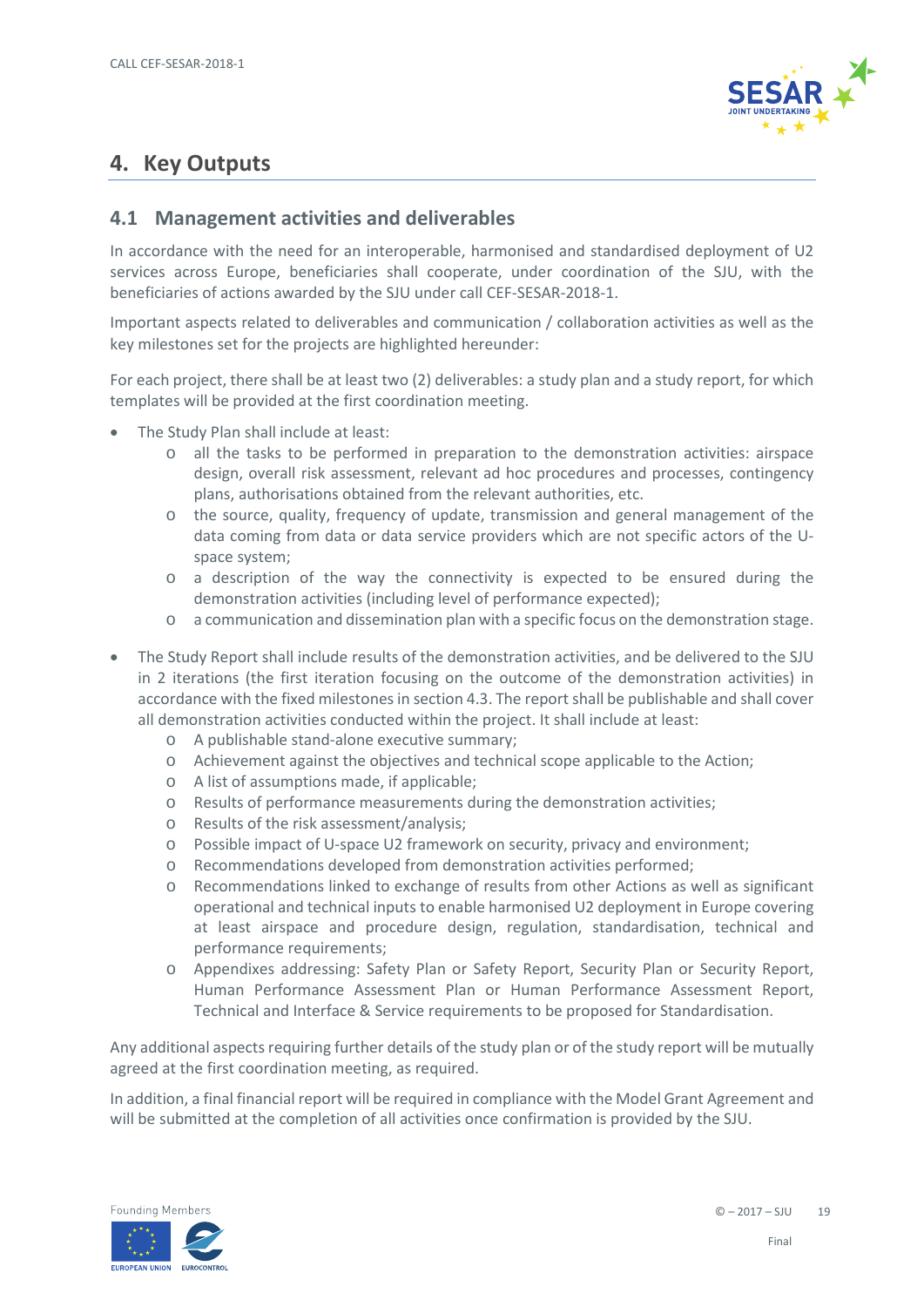

All deliverables shall follow a SESAR template that will be delivered by the SJU at a first coordination meeting after grant signature along with additional guidelines on deliverable timing, communication and working arrangements with the SJU.

#### <span id="page-19-0"></span>**4.2 Meetings with the SJU**

During the period of the Action and after grant signature, the Action shall arrange for at least two (2) mandatory coordination meetings to take place at the SJU premises in Brussels.

- First coordination meeting with the SJU to take place as soon as possible after grant signature;
- Final coordination meeting with the SJU to take place after acceptance of all deliverables by the SJU and before the end of March 2020.

An additional mid-term coordination point shall be agreed with the SJU at the first coordination meeting.

#### <span id="page-19-1"></span>**4.3 Communication and Collaboration activities**

Projects shall prepare and deliver, as part of the study plan, a robust communication and dissemination plan describing result disseminations and communication activities expected to be undertaken during the project duration. In particular, special attention should be brought to the organisation of the live demonstrations for which promotion and on-site logistics to welcome visitors should be anticipated.

For the full duration of the SESAR Development Phase, the beneficiaries shall provide the SJU with access to the results of the project activities in order to ensure a broad integration of the results with other components of the SESAR Project and other initiatives from the European Commission such as 'Smart Cities'. In addition, to enable the achievement of the objectives and challenges described in section 2 (in particular to contribute to and support the parallel prototype regulatory process for drones), the beneficiaries shall also provide access to the results of projects to beneficiaries of other related initiatives under fair and reasonable conditions.

Exchange of documentation and inter-project collaboration will be facilitated by the SJU and shall be implemented through a collaboration portal established by the SJU. Further information on use of the tool will be provided by the SJU at the first meeting after signature of a grant agreement.

To ensure consistency with the SESAR brand, project consortia shall contact the SJU Communications Sector when preparing Communication and Dissemination activities. The following SJU email address shall be used for this purpose: [communications@sesarju.eu.](mailto:communications@sesarju.eu)

#### <span id="page-19-2"></span>**4.4 Fixed milestones**

In support of their Studies, Actions shall perform full demonstration activities within their host EU Member State by August 2019 and deliver to the SJU an initial study report, concentrating on the results of the demonstration activities, in September 2019.

After completion of all studies performed under the Action, a final Study Report shall be delivered to the SJU by no later than end of January 2020. The Action shall remain open to address any SJU

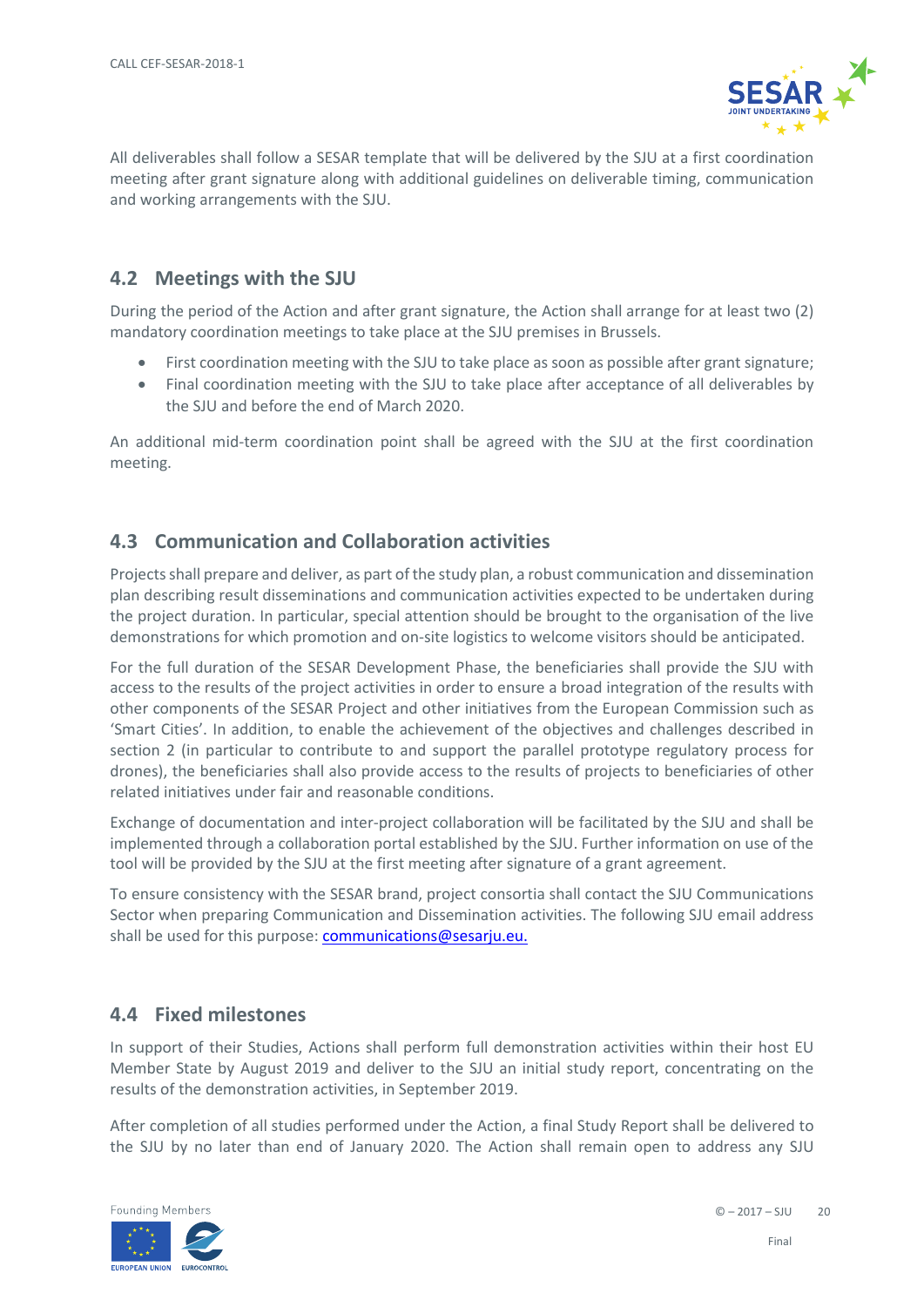

comments on the final study report in the period up to the end of February 2020, leading to all activities being completed, at the latest, by the administrative closure meeting in March 2020.

In the period from September 2019 to February 2020, Actions shall provide recommendations to the SJU and contribute to the elaboration of the common requirements for the harmonised deployment of U-space in Europe under the aegis of the SJU. In addition, the Actions should also provide recommendations on rules and standards needs for the set-up of appropriate rulemaking framework in particular under the aegis of EASA. These findings shall be documented through the initial and final versions of the Study Report submitted to the SJU for comment and approval.

| <b>Milestone</b><br>Ref. | <b>Title</b>                                                  | <b>Latest Date</b> |
|--------------------------|---------------------------------------------------------------|--------------------|
|                          | Submission of Study Plan                                      | February 2019      |
|                          | Completion of demonstration activities - flying.              | August 2019        |
|                          | Submission of initial Study Report (demonstration activities) | September 2019     |
|                          | Submission of final Study Report                              | January 2020       |
|                          | Administrative closure meeting                                | <b>March 2020</b>  |

The fixed milestones are listed below:

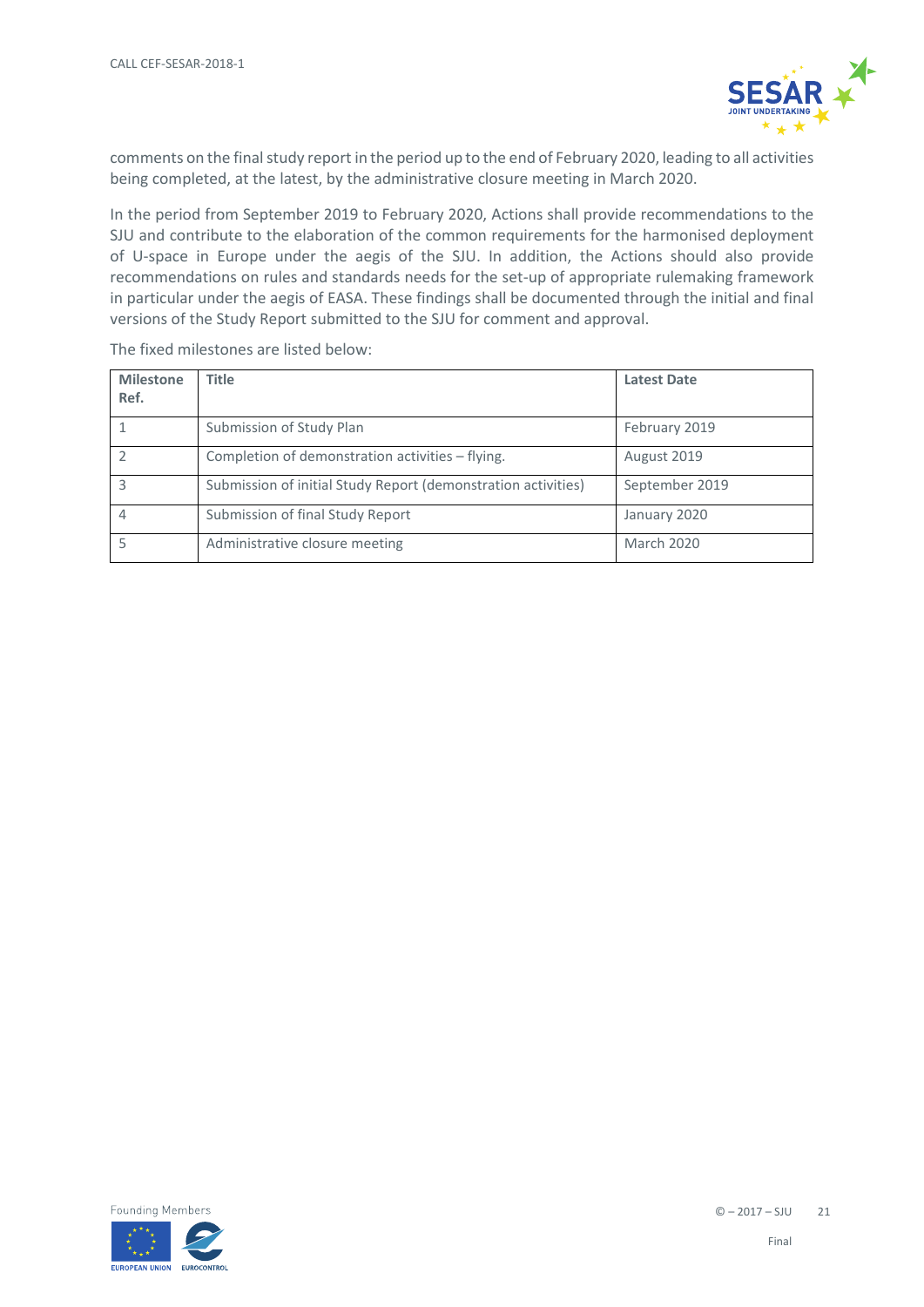

### <span id="page-21-0"></span>**5. References**

- <span id="page-21-1"></span>[1] Commission Delegated Regulation (EU) No 1271/2013 of 30 September 2013 on the framework financial regulation for the bodies referred to in Article 208 of Regulation (EU, Euratom) No 966/2012 of the European Parliament and of the Council.
- <span id="page-21-2"></span>[2] U-Space Blueprint, SESAR Joint Undertaking, 2017.
- <span id="page-21-3"></span>[3] European ATM Master Plan, SESAR Joint Undertaking, 2015.
- <span id="page-21-4"></span>[4] SESAR 2020 Single Programming Document 2018-2020, SESAR Joint Undertaking, 2017.

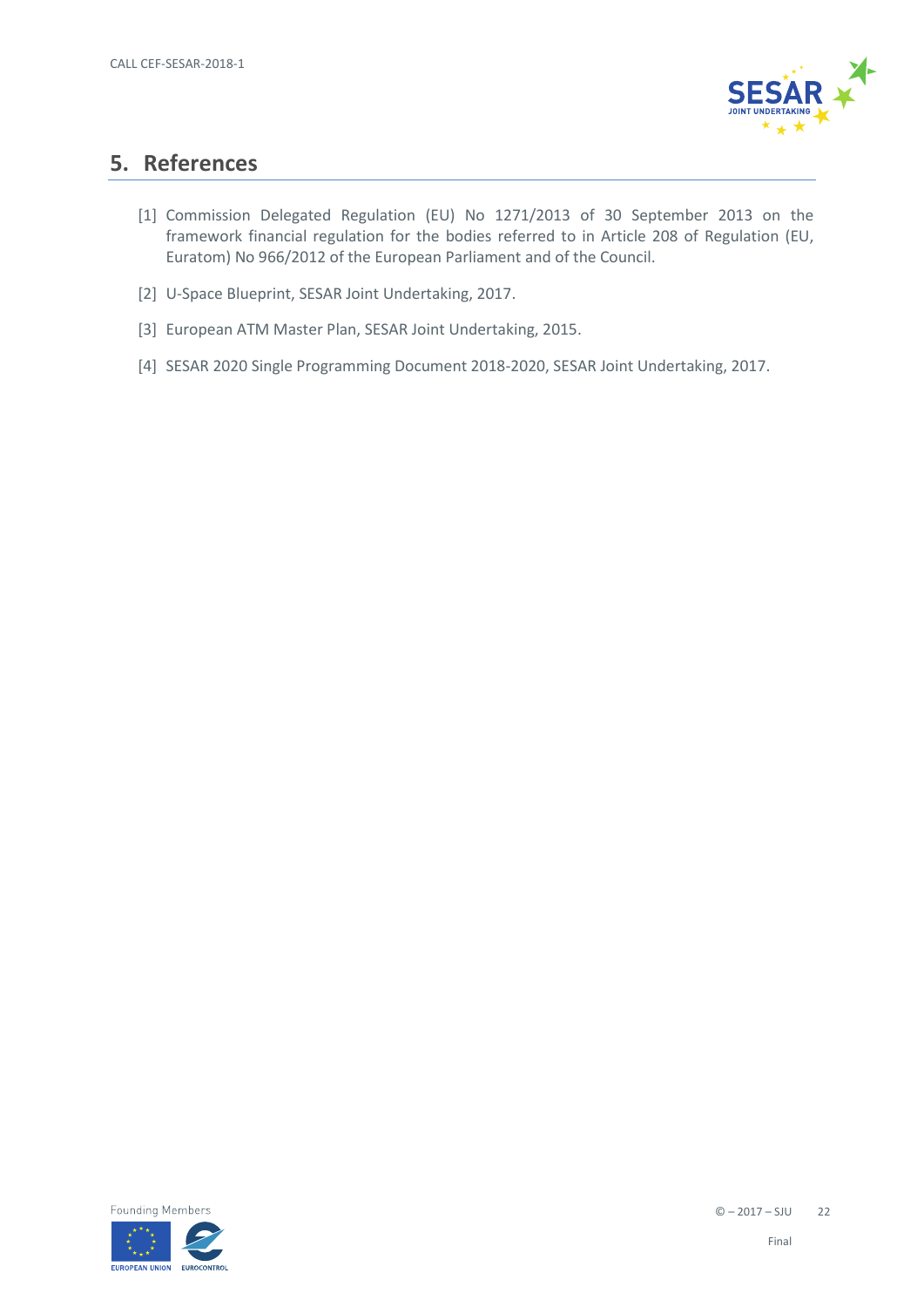

# <span id="page-22-0"></span>**Appendix A U-space concept**

The U-space Blueprint presents the key definitions and principles of U-space which has been further developed in the scope/framework of the MP addendum on drones.

- U-space is a set of new services and specific procedures designed to support safe, efficient and secure access to airspace for large numbers of drones. These services rely on a high level of digitalisation and automation of functions, whether they are on board the drone itself, or are part of the ground-based environment. U-space provides an enabling framework to support routine drone operations, as well as a clear and effective interface to manned aviation, ATM/ANS service providers and authorities;
- The U-space framework comprises an extensive and scalable range of services delivered by service providers. These services do not replicate the function of ATC, as known in ATM, but deliver key services to organise the safe and efficient operation of drones and ensure a proper interface with manned aviation, ATC and relevant authorities.

U-space services could be of different kind: they could include supporting services for drone operators such as flight planning assistance and also constitute more structured services such as flight planning management or capacity management. In that meaning, the Call makes a distinction between U-space core services which are safety critical and demand/business driven additional services (for example, bringing added value to the mission or supporting the Drone Operator in his tasks and responsibilities). Within the list of core services there are identified services supporting the traffic management of drones. They are called "Drone traffic management services" or "DTM services".

The progressive deployment of U-space is linked to the increasing availability of blocks of services and enabling technologies. Over time, U-space services will evolve as the level of automation of the drone increases, and the connectivity defined as advanced forms of interaction with the environment is enabled; these interactions will be mainly through digital information and data exchange.



**Figure 2: Progressive deployment of U-space services**

<span id="page-22-1"></span>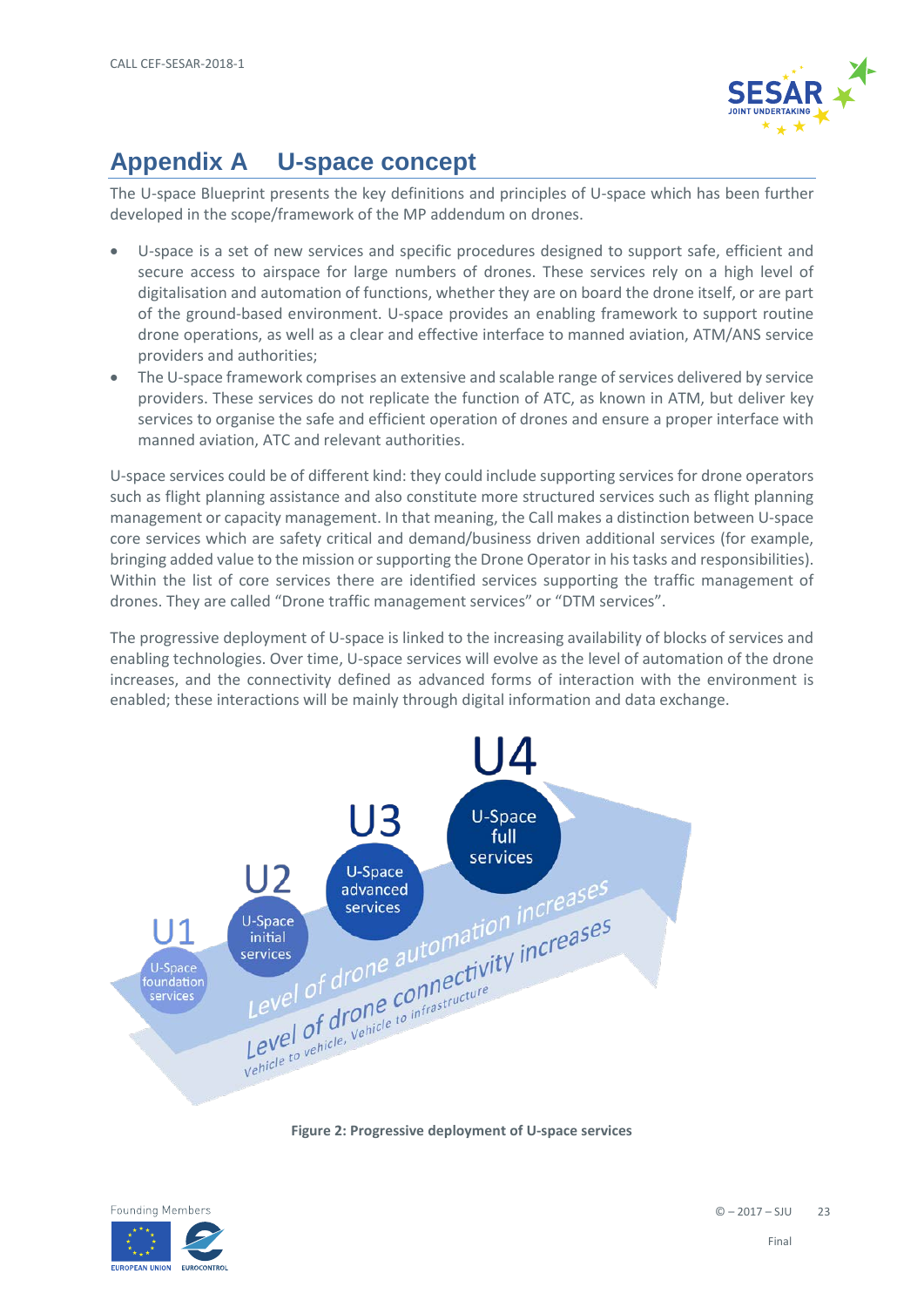

- **U1 - U-space foundation services** provide e-registration, e-identification and initial geofencing.
- **U2 - U-space initial services** support the management of drone operations and include flight planning, flight approval, tracking, airspace dynamic information, and procedural interfaces with air traffic control.
- **U3 - U-space advanced services** support more complex operations in dense areas and may include capacity management and assistance for conflict detection. Indeed, the availability of automated DAA functionalities, in addition to more reliable means of communication, will lead to a significant increase of operations in all environments.
- **U4 - U-space full services**, particularly services offering integrated interfaces with manned aviation, support the full operational capability of U-space and will rely on very high level of automation, connectivity and digitalisation for both the drone and the U-space system.

**U-space main actors** and their definitions are listed below.

- **Authority**: There could be different understanding under that name. For this Call there's a need to identify 2 types of Authority:
	- o The authority giving permit to fly to drone operators using a category of drones for a specific mission. This authority would for example give an authorisation to fly Drone Dr1 in a particular

portion of airspace to execute a specific mission. This authorisation is issued before the D day of flying by the national competent authority.

- o The authority providing reliable data and updated information inked to the airspace management (restricted areas, temporary restricted zones, etc.) especially specific information for drone operations ("no fly" zones, drone tracks etc.). According to national organisation, this role could be attributed to one single Authority or qualified entities designated by the States. Either it is one Authority or any entity designated by the State providing the airspace data or information, they will be called "airspace authority".
- **ATC**: the entity providing air traffic control services in a given portion of airspace<sup>[15](#page-23-0)</sup> and the aircraft that are under its management or operating under its rules.
- **Drone Operator**: an organization or entity that operates one or more drones for commercial use and determines the mission the drone will perform. In this Call, this terminology only covers entity using drone to business purposes. As such, this terminology does not cover citizens owning their personal drones in Open category<sup>[16](#page-23-1)</sup> and flying for leisure. To avoid potential confusion, these users will be called "leisure drone user".
- **Leisure drone user:** any citizen using an open category drone for a private usage. It's up to national regulation but it is likely that these drones will be use in VLOS operations.
- **U-space services provider**: an entity providing services to the end user (the drone operator or leisure drone user); it might use information from different sources identified as data or service providers. These data or service providers are not specific to the U-space ecosystem but, there might need to be recognised as reliable or qualified to provide these data relevant for U-space. Although each U-space service will be provided by a U-space service provider, this is not a one-toone mapping, as it is likely that a service provider may be able to provide, as part of their portfolio,

<span id="page-23-1"></span><sup>16</sup> See EASA typology[: https://www.easa.europa.eu/easa-and-you/civil-drones-rpas](https://www.easa.europa.eu/easa-and-you/civil-drones-rpas)



<span id="page-23-0"></span><sup>&</sup>lt;sup>15</sup> The three control services are Control, Information and Alert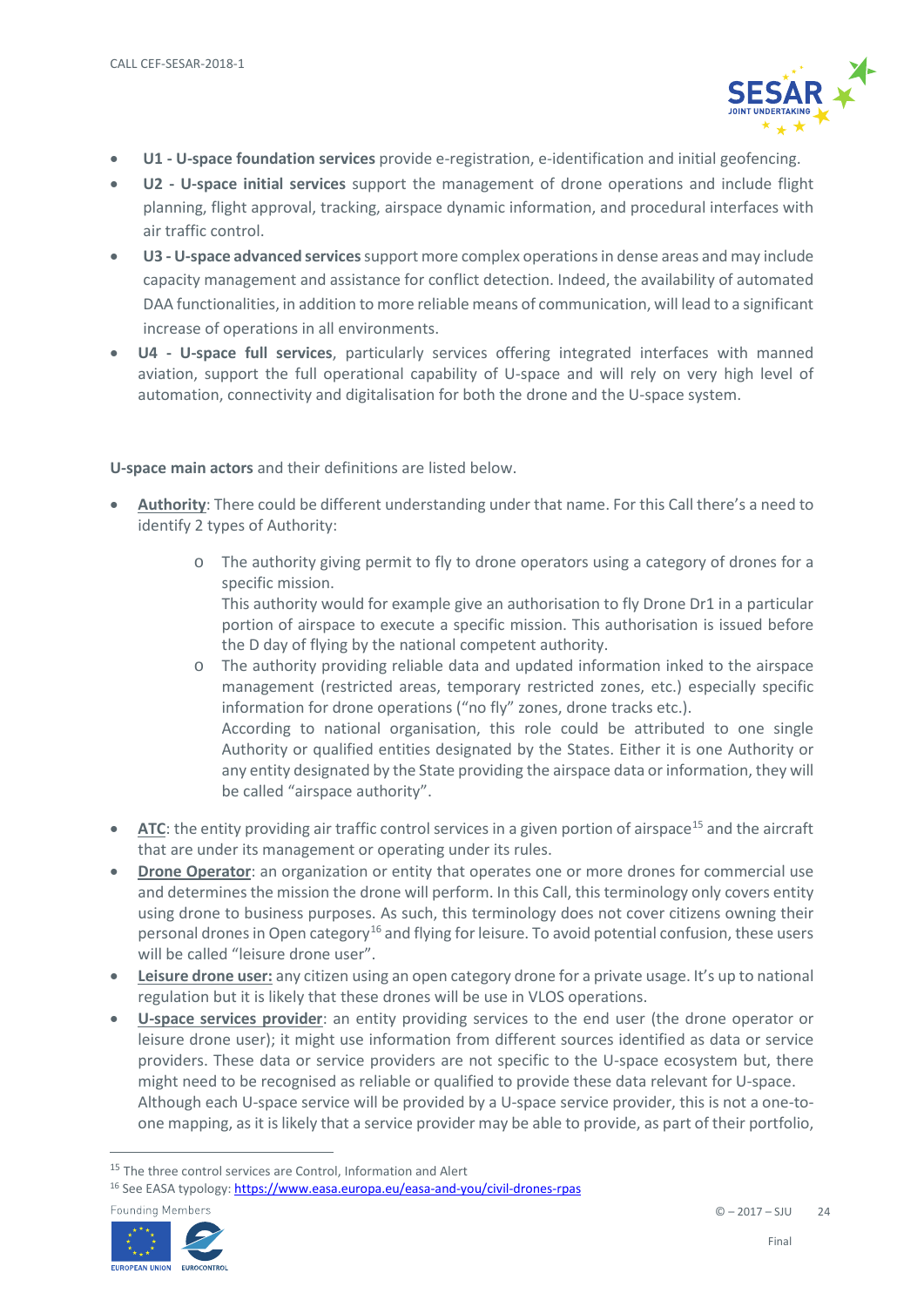

many U-space services. A provider may also bring in other providers to provider a wider set of services to create their business model.

• **Data or data service provider**: an entity that provides trustworthy information to the U-space service providers, especially to support drone traffic management services. These providers are not specific to the U-space ecosystem as they could provide data for different organisations for different domain. For example, a company providing 3D modelling of a city could provide these data for car industry as well as drone industry.

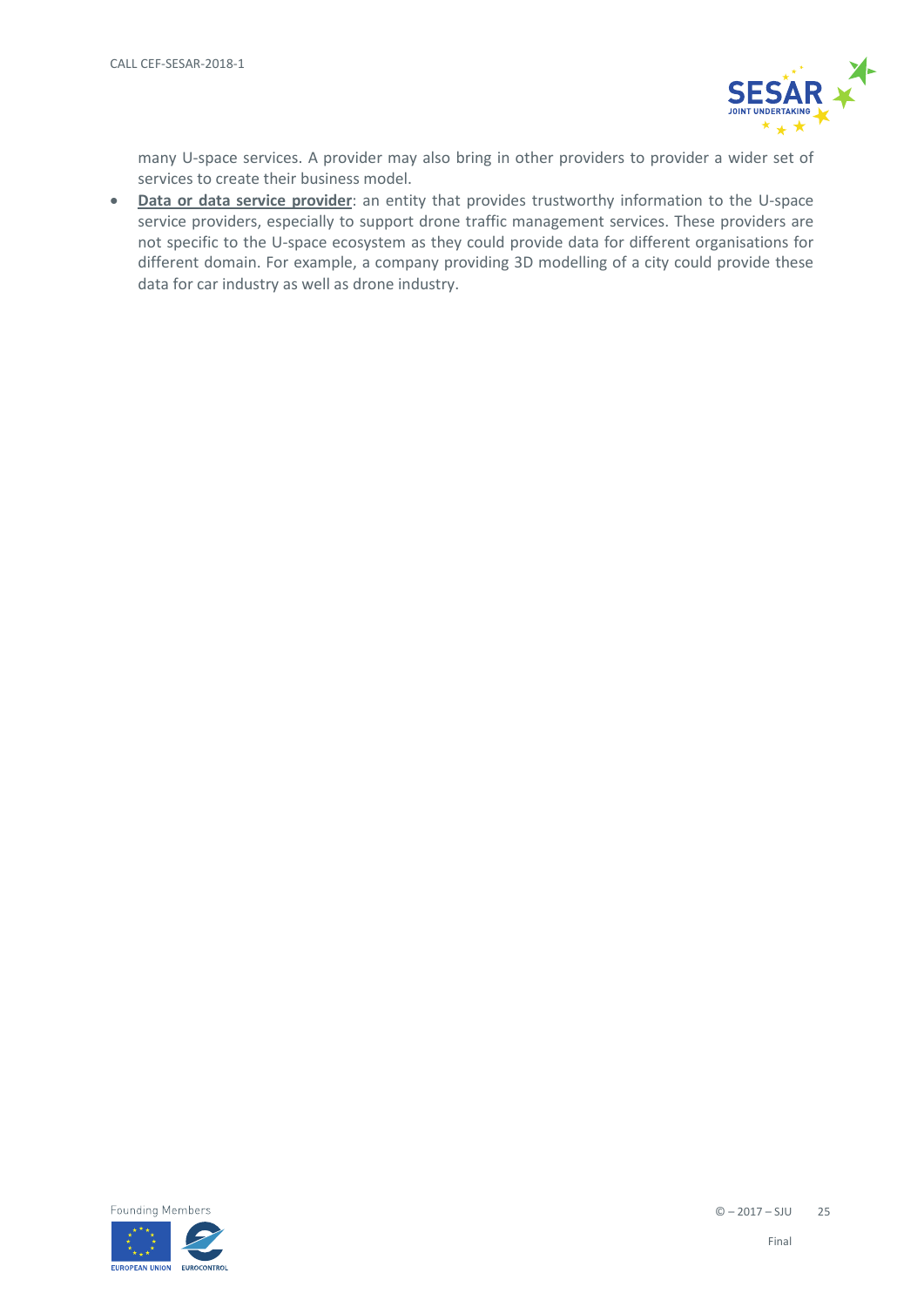

# <span id="page-25-0"></span>**Appendix B U-space services and drone capabilities**

# <span id="page-25-1"></span>**B.1** List of U-space U2 core services

#### **Weather information**

The service provides drone operators with forecast and actual weather information either before or during the flight; it can also collect and make available weather information from different stakeholders.

#### **Drone aeronautical information management**

This service provides the operator with aeronautical information considered relevant for drone operations. It will connect to the Aeronautical information service (AIS) to guarantee coherent information provision for manned and unmanned operators.

#### **Tactical geofencing**

Compared to U1 pre-tactical geofencing, tactical geofencing brings the possibility to update the operator with geofencing information even during the flight. This service could be available for any drone operator/user with different levels of requirements.

#### **Drone traffic management services**

• **Flight planning management:** This service covers the reception of a flight notification or a flight plan and provides the appropriate answer according to the characteristics of the mission and applicable regulations.

**Strategic de-confliction:** The service provides de-confliction assistance to drone operator at strategic level (when the flight plan is submitted, it is compared to other known flight plans and a de-confliction in time or route could be proposed). This service could be mandatory or optional according to the operating environment.

- **Tracking:** it is the ability of a service provider to maintain track-identity of individual drones. It relies on ground and air systems. The performance requirements of the service will vary in accordance with the specific requirements of each application.
- **Monitoring:** Subject to appropriate data-quality requirements, this service retrieves data from the tracking service and fuses it with other surveillance information including information related to non-cooperative obstacles & vehicles in order to create air situation for authorities, service providers, and operators. This service may include conformance monitoring.
- **Traffic information:** This service provides the drone operator with traffic information coming from any kind of monitoring services.
- **Procedural interface with ATC:** The service is a set of defined procedures for some mission types where there may be an impact on ATC; for example, crossing certain types of controlled airspace under prescribed conditions. The procedures ensure clear and unambiguous operation of the drone, and provide an appropriate flow of information between the drone operators and ATC. Such procedures will allow drones to fly in controlled airspace and near airports with more flexibility and may include procedural approval/rejection based on agreed rules.
- **Emergency management:** The service receives emergency alerts from operators (e.g. loss of control), and informs relevant actors of the ecosystem who could be, drone operators operating drones nearby, ANSPs, police, airport authorities. The service also provides the drone operator with assistance information to manage the emergency situation (e.g. location of landing pads).